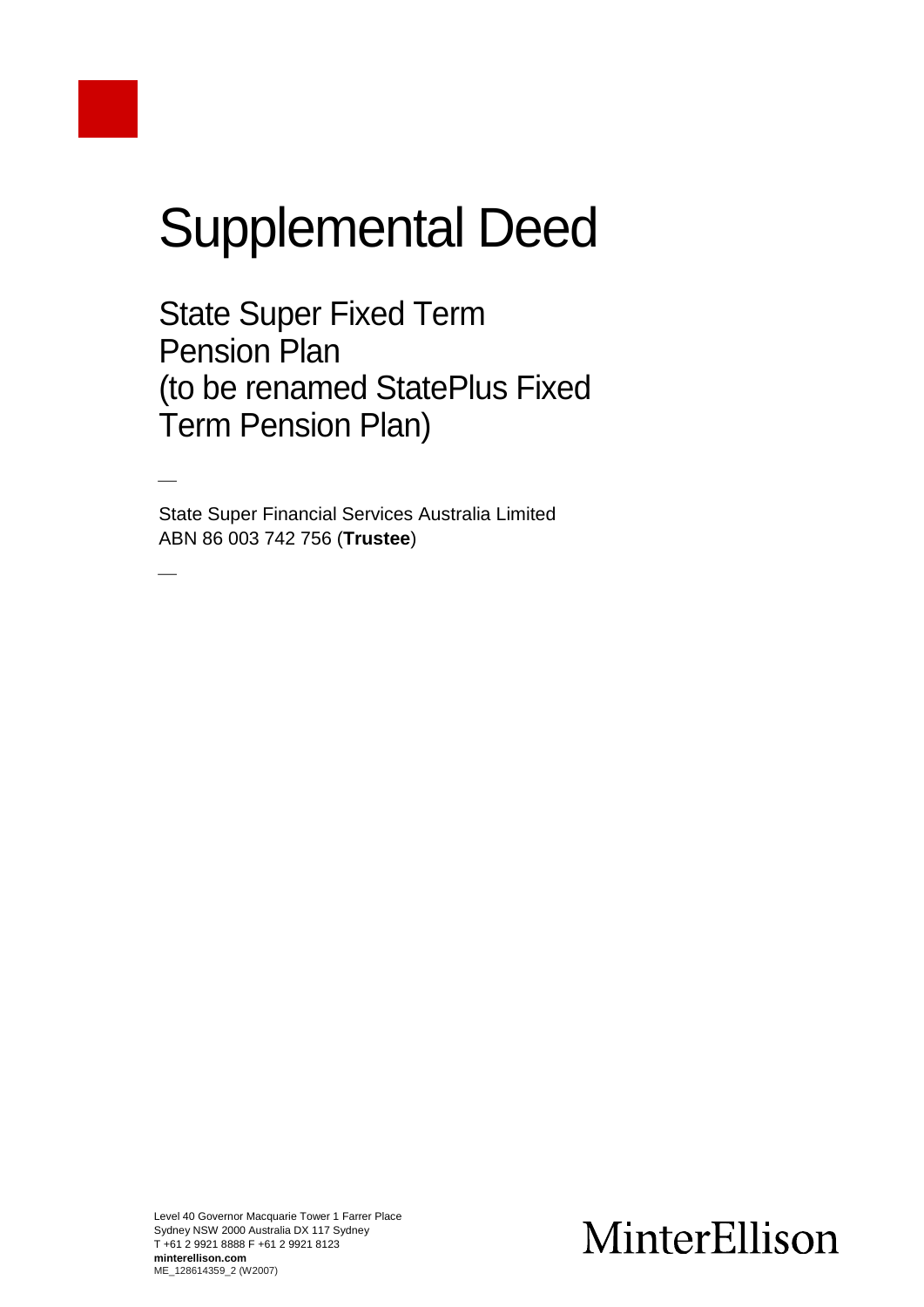# Supplemental Deed

State Super Fixed Term Pension Plan (to be renamed StatePlus Fixed Term Pension Plan)

| <b>Details</b>      |                           | 3 |
|---------------------|---------------------------|---|
| <b>Agreed terms</b> |                           | 4 |
| 1.                  | <b>Amendments</b>         | 4 |
| 2.                  | <b>Effective time</b>     | 4 |
| 3.                  | <b>Saving Provision</b>   | 4 |
| 4.                  | No re-settlement of trust | 4 |
|                     | Signing page              |   |

Annexure A – Trust Deed for the StatePlus Fixed Term Pension Plan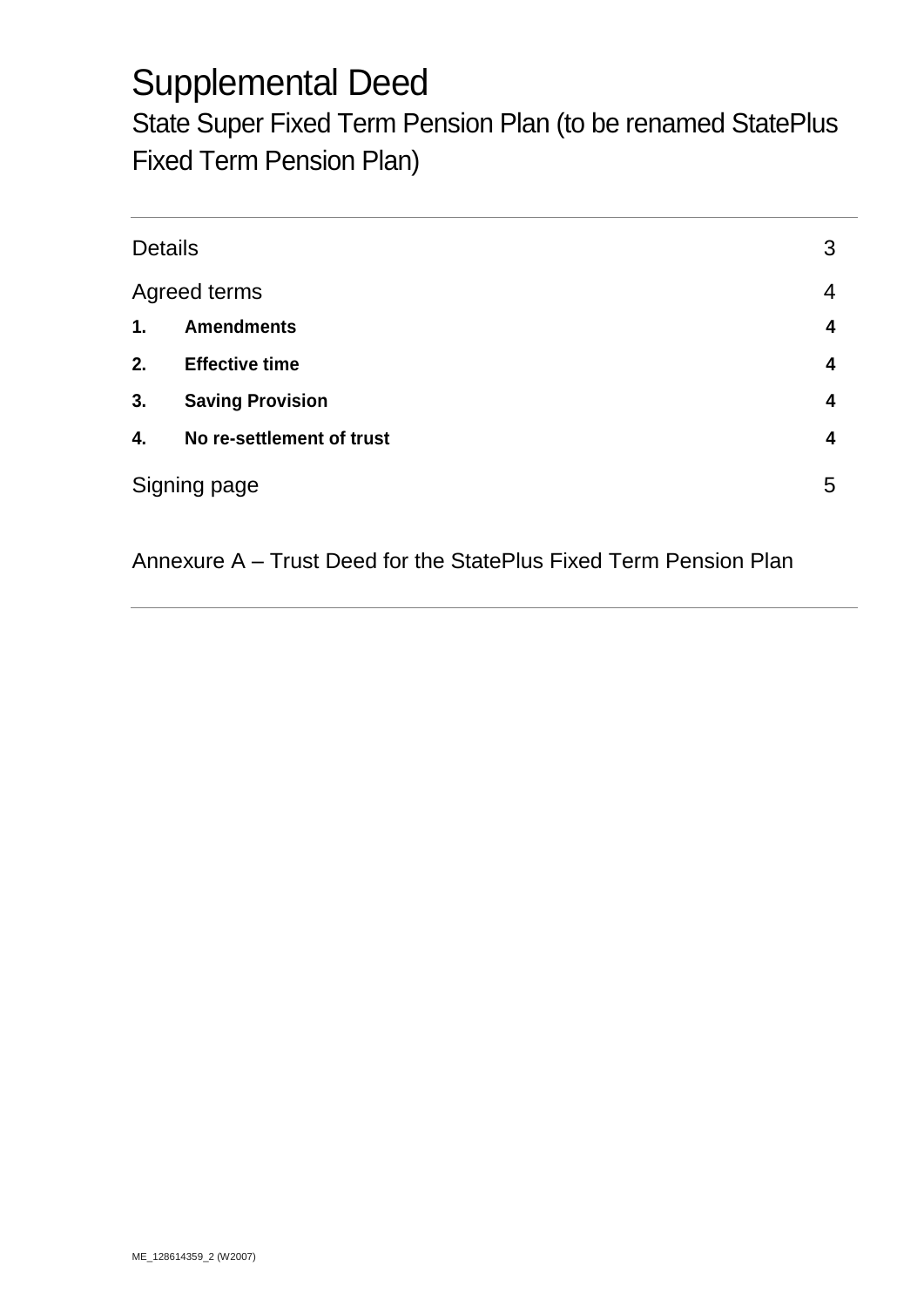# **Details**

Date

### **Parties**

| Name            | <b>State Super Financial Services Australia Limited</b> |
|-----------------|---------------------------------------------------------|
| <b>ABN</b>      | 86 003 742 756                                          |
| Short form name | <b>Trustee</b>                                          |
| Notice details  | Level 7, 83 Clarence Street, Sydney NSW 2000            |

### **Background**

- A The Trustee was appointed under a deed dated 14 July 1999, as amended from time to time (**Trust Deed**), to act as trustee of the State Super Fixed Term Pension Plan (**Trust**) established under the Trust Deed.
- B Clause 39 of the Trust Deed allows the Trustee, by way of supplemental deed, to make any modification, addition or deletion to the Trust Deed.
- C The Trustee has resolved to:
	- (i) change the name of the Trust from 'State Super Fixed Term Pension Plan' to 'StatePlus Fixed Term Pension Plan'; and
	- (ii) amend the Trust Deed in the manner set out in this Supplemental Deed.
- D In the opinion of the Trustee, the amendments to the Trust Deed set out in this Supplemental Deed do not adversely affect the rights of beneficiaries, their claim to accrued benefits or to the amount of those accrued benefits.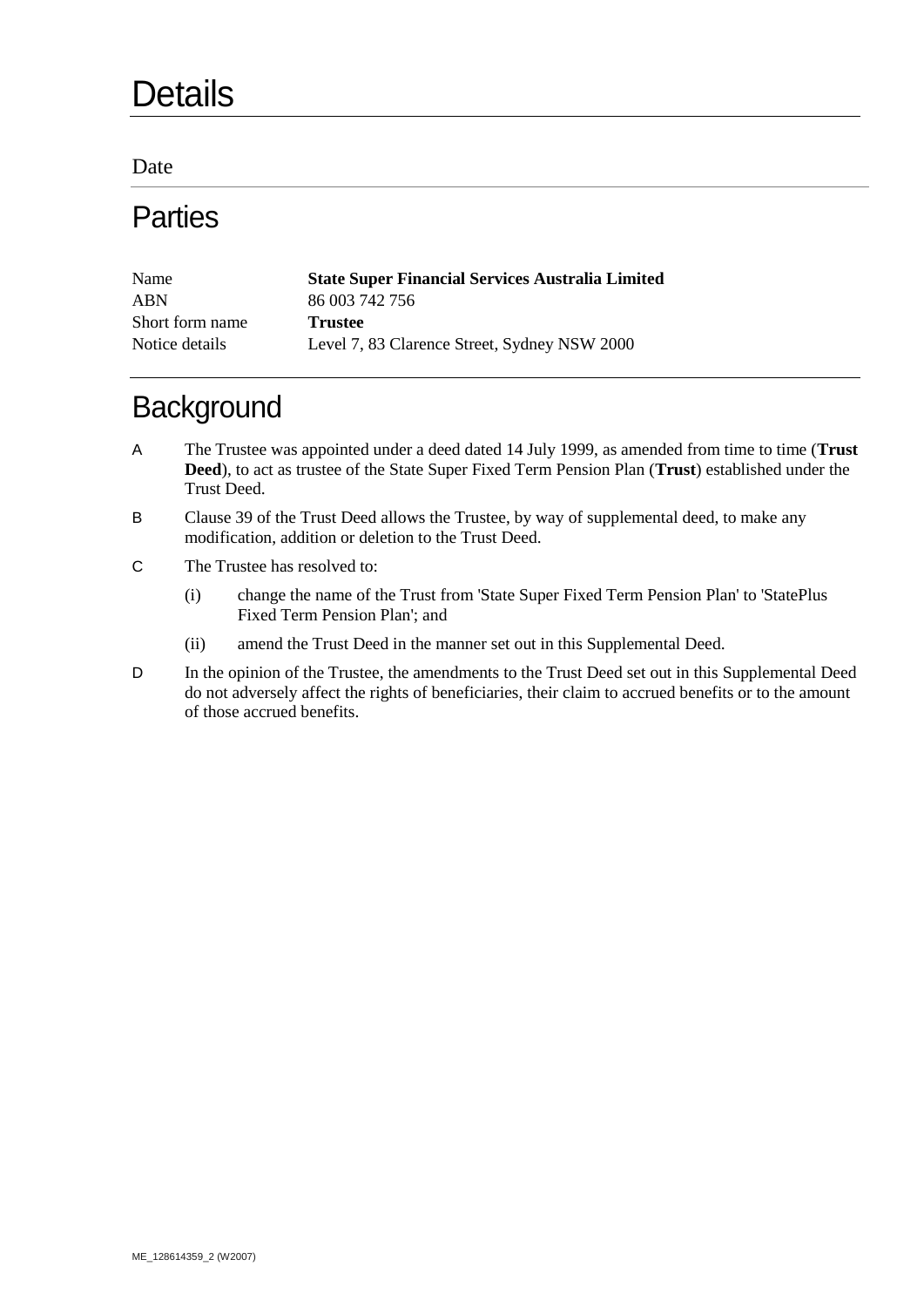#### 1. Amendments

The Trustee amends the Trust Deed by:

- (a) deleting all the provisions of the Trust Deed, including Appendix A to the Trust Deed; and
- (b) inserting in their place the provisions and Appendix A contained in Annexure A to this Supplemental Deed.

#### 2. Effective time

The amendments set out in clause 1 take effect on the date of execution of this Supplemental Deed.

#### 3. Saving Provision

Notwithstanding any other provision in this Supplemental Deed to the contrary, if any amendment contained in this Supplemental Deed is not consistent with, or breaches the restrictions in, the amendment power contained in clause 39 of the Trust Deed, that amendment shall be of no effect and the provisions purported to be amended shall continue to be determined in accordance with the provisions of the Trust Deed as they existed prior to the date of the amendment.

#### 4. No re-settlement of trust

This Supplemental Deed shall be construed only as operating to amend the Trust Deed and not establishing a new or different trust or superannuation fund.

#### 5. Governing law and jurisdiction

This Supplemental Deed is governed by the laws of New South Wales.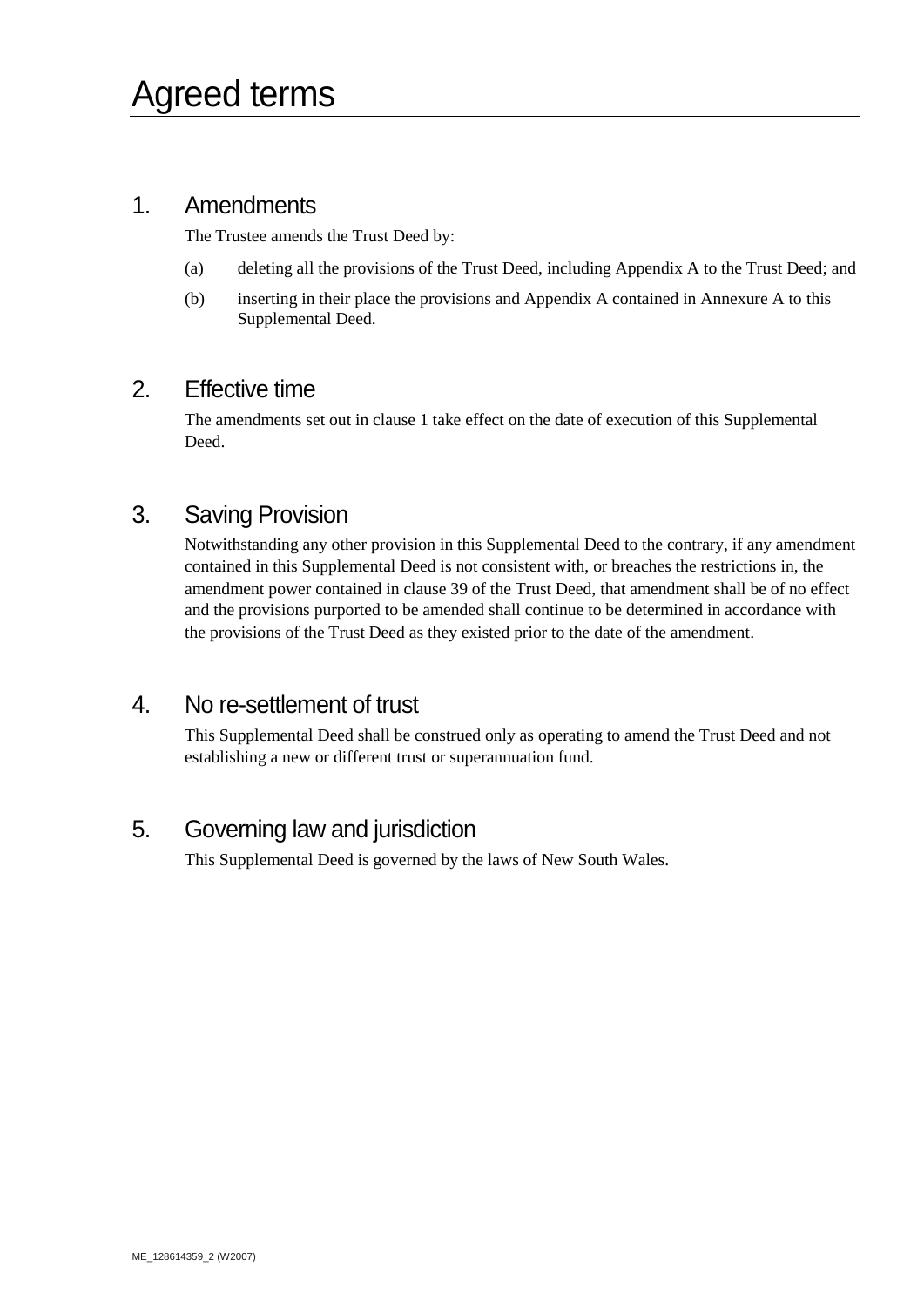# Signing page

**EXECUTED** as a deed.

#### **Executed** by **State Super Financial Services Australia Limited** in accordance with Section 127 of the *Corporations Act 2001*

Signature of director Signature of director/company secretary<br>
(Please delete as applicable)

Name of director (print) Name of director/company secretary (print)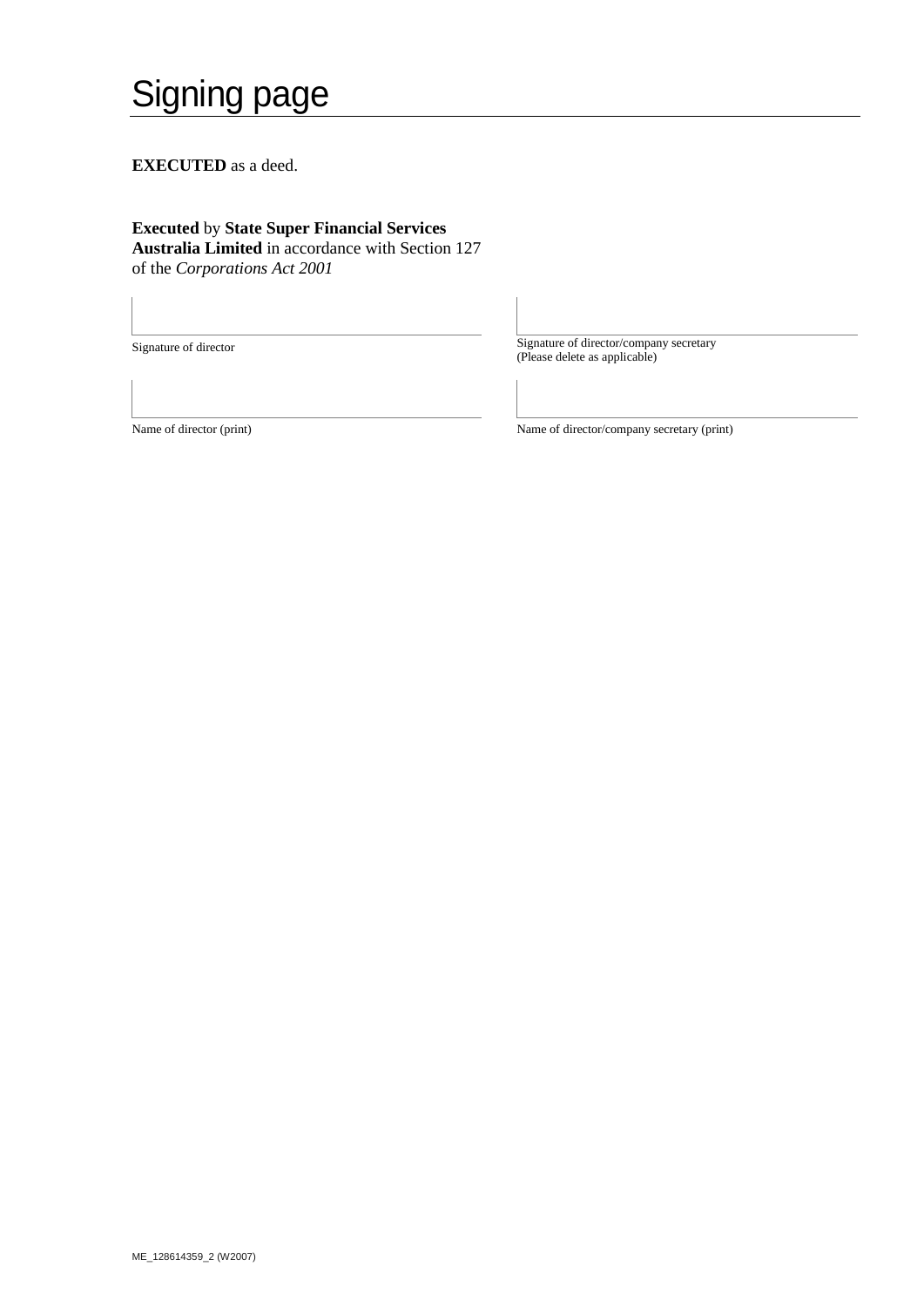

Annexure A – Trust Deed for the StatePlus Fixed Term Pension Plan

Annexure to Supplemental Deed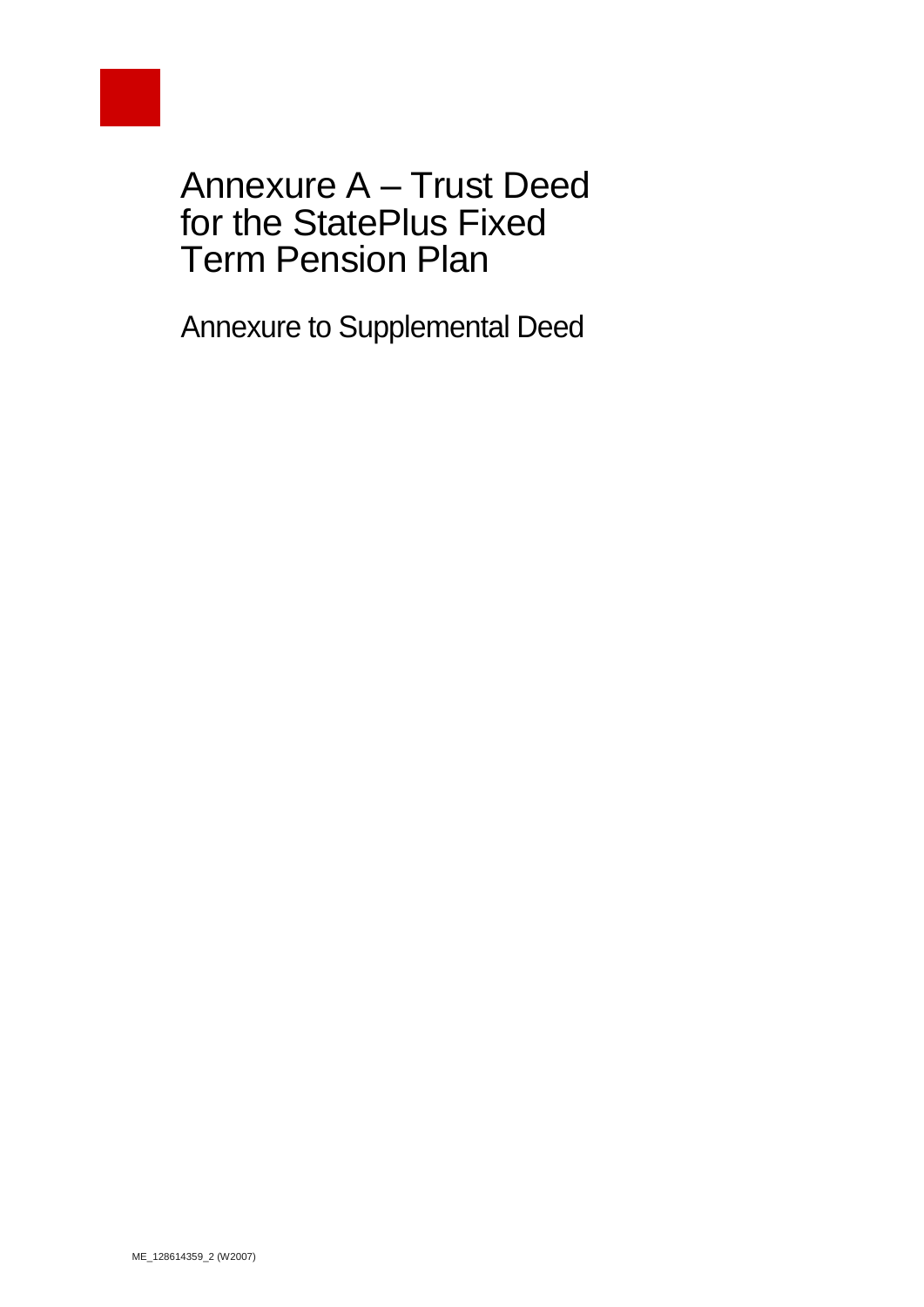# Table of contents

| <b>Definitions</b>                       | 1              |
|------------------------------------------|----------------|
| <b>Establishment</b>                     | $\overline{2}$ |
| <b>Trustee</b>                           | 3              |
| Interaction with the Superannuation Laws | 3              |
| Vesting                                  | 3              |
| Fund                                     | $\overline{4}$ |
| Membership                               | $\overline{4}$ |
| <b>Application money</b>                 | $\overline{4}$ |
| <b>Powers</b>                            | $\overline{4}$ |
| Delegation                               | 5              |
| <b>Discretion</b>                        | 5              |
| Accounts and records                     | 5              |
| <b>Fund Auditor</b>                      | 5              |
| Valuations                               | 5              |
| <b>Fund Actuary</b>                      | 5              |
| Reserve                                  | 6              |
| <b>Provision for Taxes</b>               | 6              |
| Outgoings and recoveries                 | 6              |
| Pensions - general requirements          | $\overline{7}$ |
| <b>Payment of Pensions</b>               | $\overline{7}$ |
| <b>Commutation of Pensions</b>           | 9              |
| <b>Non-Binding Nominations</b>           | 9              |
| Death of a Member                        | 10             |
|                                          |                |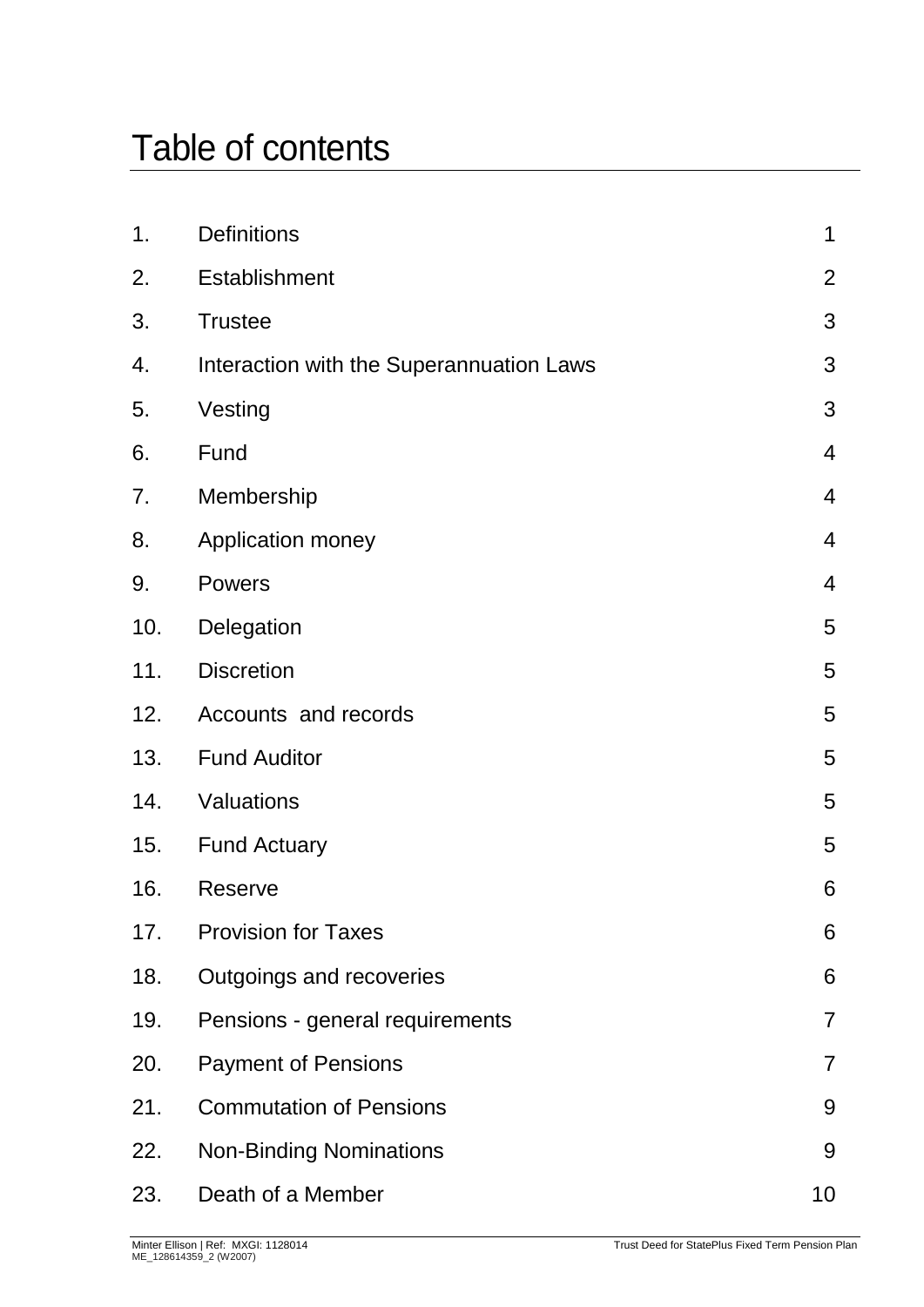| 24. | <b>Transfers</b>            | 10 |
|-----|-----------------------------|----|
| 25. | Payments                    | 11 |
| 26. | Unclaimed money             | 11 |
| 27. | Incapacity                  | 11 |
| 28. | Independent rights          | 11 |
| 29. | <b>Trustee Fee</b>          | 12 |
| 30. | Indemnity and liability     | 12 |
| 31. | Liability of the Trustee    | 12 |
| 32. | <b>Liability of Members</b> | 13 |
| 33. | Duration                    | 13 |
| 34. | Termination                 | 13 |
| 35. | <b>Trustee's retirement</b> | 13 |
| 36. | <b>Meetings</b>             | 13 |
| 37. | Conduct of meetings         | 14 |
| 38. | Postal ballot               | 14 |
| 39. | Deed amendments             | 14 |
| 40. | Governing law               | 14 |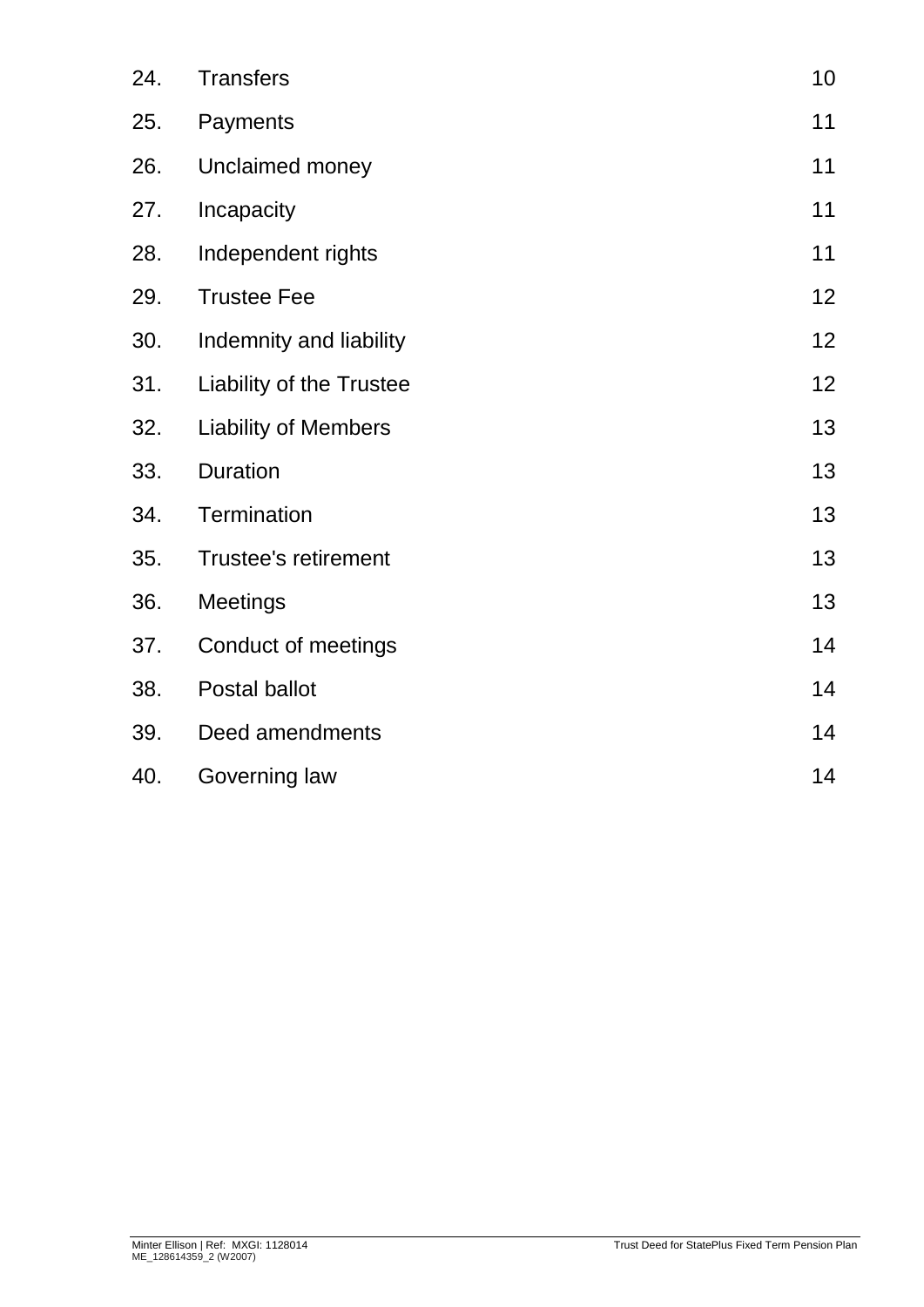#### <span id="page-8-0"></span>1. Definitions

#### **1.1 In this Deed:**

**Commencement Date** of a Pension means the day on which the Pension commenced being the day on which the Member to whom the Pension first became payable became entitled to the Pension, being the day on which the Trustee processes and accepts the Member's application money.

**CPI-Indexed Pension** means a pension payable under **clause [20.5\(b\)](#page-15-0)**.

**Deed** means this deed, including any schedules, as amended from time to time.

**Dependant** has the meaning given to that term in the *Superannuation Industry (Supervision) Act 1993*.

**Fund** means the superannuation fund known as the StatePlus Fixed Term Pension Plan.

**Fund Actuary** means the actuary for the time being appointed as the Fund Actuary pursuant to **clause [15.1](#page-12-6)**.

**Fund Auditor** means the approved auditor for the time being appointed as the Fund Auditor pursuant to **clause [13.1](#page-12-7)**.

**LEP** means the life expectancy (in years) of the Member to whom the Pension is payable as at the Commencement Date determined as at the Commencement Date, rounded up to the next whole number if the Member's life expectancy at that time is not a whole number of years, but only if the Member so elects before the Commencement Date PROVIDED THAT for the purposes of determining the LEP of a Member who applied for a Pension on the basis of an offer document which proceeds on the basis that LEP will be rounded up to the next whole number, then the Member shall be deemed to have so elected.

**Member** means a person who has been admitted as a Member under **clause [7.1](#page-11-4)** or to whom a Pension is payable pursuant to **clause 23.1(a)** and who has not ceased to be a Member pursuant to **clause [7.5](#page-11-5)**.

**Meeting** means a meeting convened in accordance with the Deed.

**Nominated Dependant** means a Dependant of a Member or deceased Member who is named as such in the Member's Non-Binding Nomination, as provided for in **clause 22**.

**Pension** means a pension payable under the Deed.

**Reserve** means a reserve created by the Trustee in accordance with the Deed.

**Spouse** has the meaning given to that term in the *Superannuation Industry (Supervision) Act 1993*.

**Sub-Fund** means a sub-fund of the Fund (if any) established by the Trustee in accordance with the Deed.

#### **Superannuation Laws** means:

(a) the *Superannuation Industry (Supervision) Act 1993*, the *Income Tax Assessment Act 1936*, the *Income Tax Assessment Act 1997*, the *Superannuation Contributions Tax (Assessment and Collection) Act 1997* and the *Termination Payments Tax (Assessment and Collection) Act 1997*, and any other act relating to superannuation with which the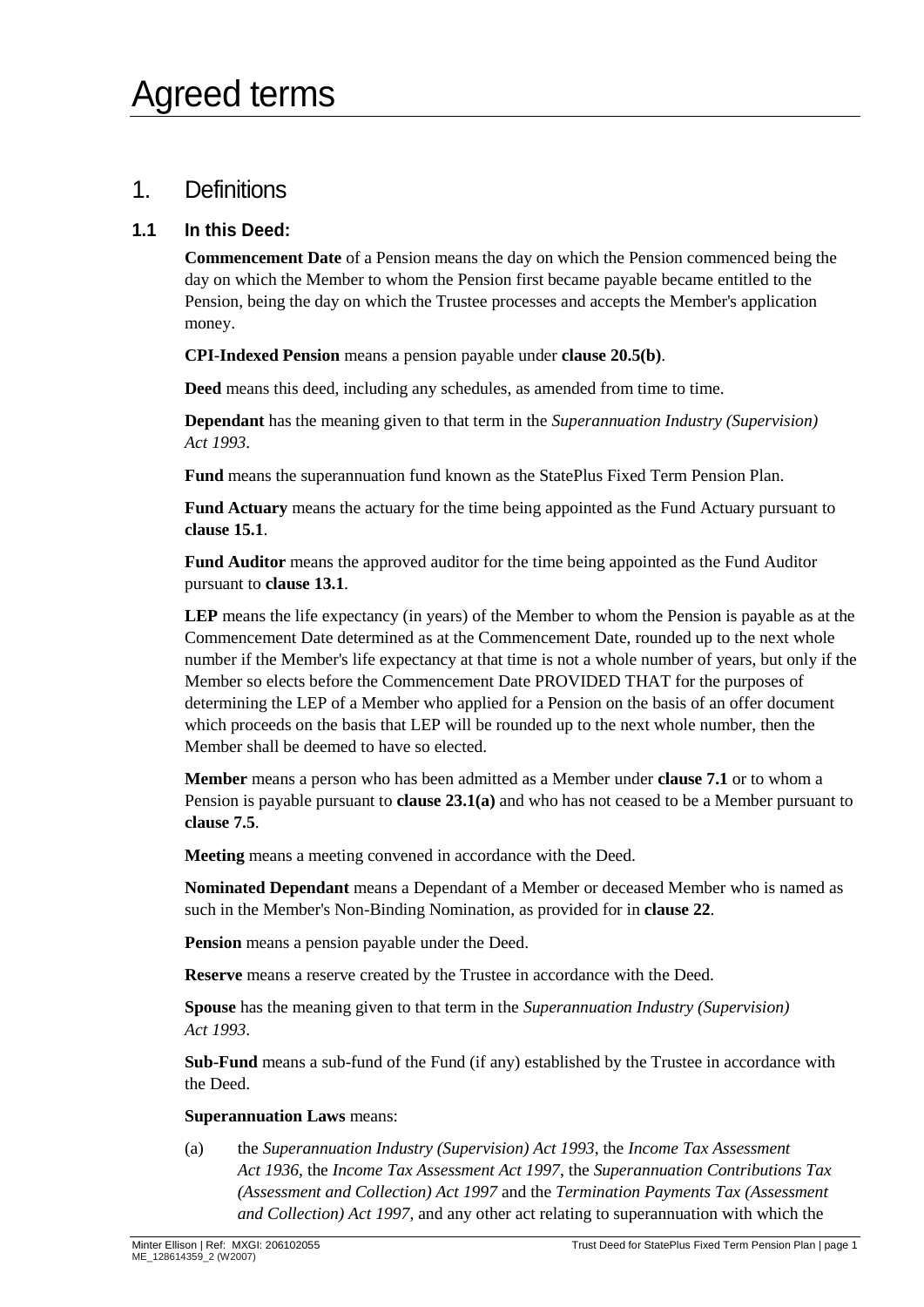Trustee must comply or which provides for the concessional taxation of superannuation funds; and

(b) all regulations made under those Acts,

as modified in their application to the Fund by any subsisting declaration, modification or exemption granted by the Superannuation Regulator and, where the Trustee deems appropriate:

- (c) any announcement of a proposed change to any of the above Acts or regulations, whether or not the change is to have retrospective effect; and
- (d) any circular, guideline, ruling, announcement or advice given by the Superannuation Regulator.

**Superannuation Regulator** means the Australian Prudential Regulation Authority, the Australian Securities and Investment Commission, the Commissioner of Taxation and any other regulatory body which has responsibility for the administration and/or regulation of superannuation in Australia from time to time.

**Taxes** means all income, capital gains, superannuation contributions, debits, land and other taxes, stamp, documentary, financial institutions, registration and other duties, excise and any other levies, imposts, deductions, surcharges and charges, related interest and penalties.

**Term** means the term of a Pension, determined in accordance with **clause [20.1](#page-14-2)** subject to any variation of the Term pursuant to **clauses [7.3](#page-11-6)**, **[19.2](#page-14-3)** or **[23.4](#page-17-2)**.

**Trust Assets** means all property, rights and income of the Fund.

**Trustee** means the trustee of the Fund from time to time.

**Trust Liabilities** do not include Pensions, but do include (without limitation) all liabilities, borrowings, accrued costs, charges, expenses and outgoings, contingent liabilities, provisions, liability to Tax, unpaid remuneration due to the Trustee and any amounts payable to Members or their Dependants other than Pensions.

**Unindexed Pension** means a pension payable under **clause [20.5\(a\)](#page-15-1)**.

- 1.2 In this Deed, unless a contrary intention appears:
	- (a) words and phrases used in this Deed have the same meanings as in the Superannuation Laws;
	- (b) the singular includes the plural and vice versa; and
	- (c) legislation is referred to as amended or replaced from time to time.

#### <span id="page-9-0"></span>2. Establishment

By this Deed, the Trustee constitutes the Fund for the benefit of Members and their Dependants, each of whom is bound by this Deed.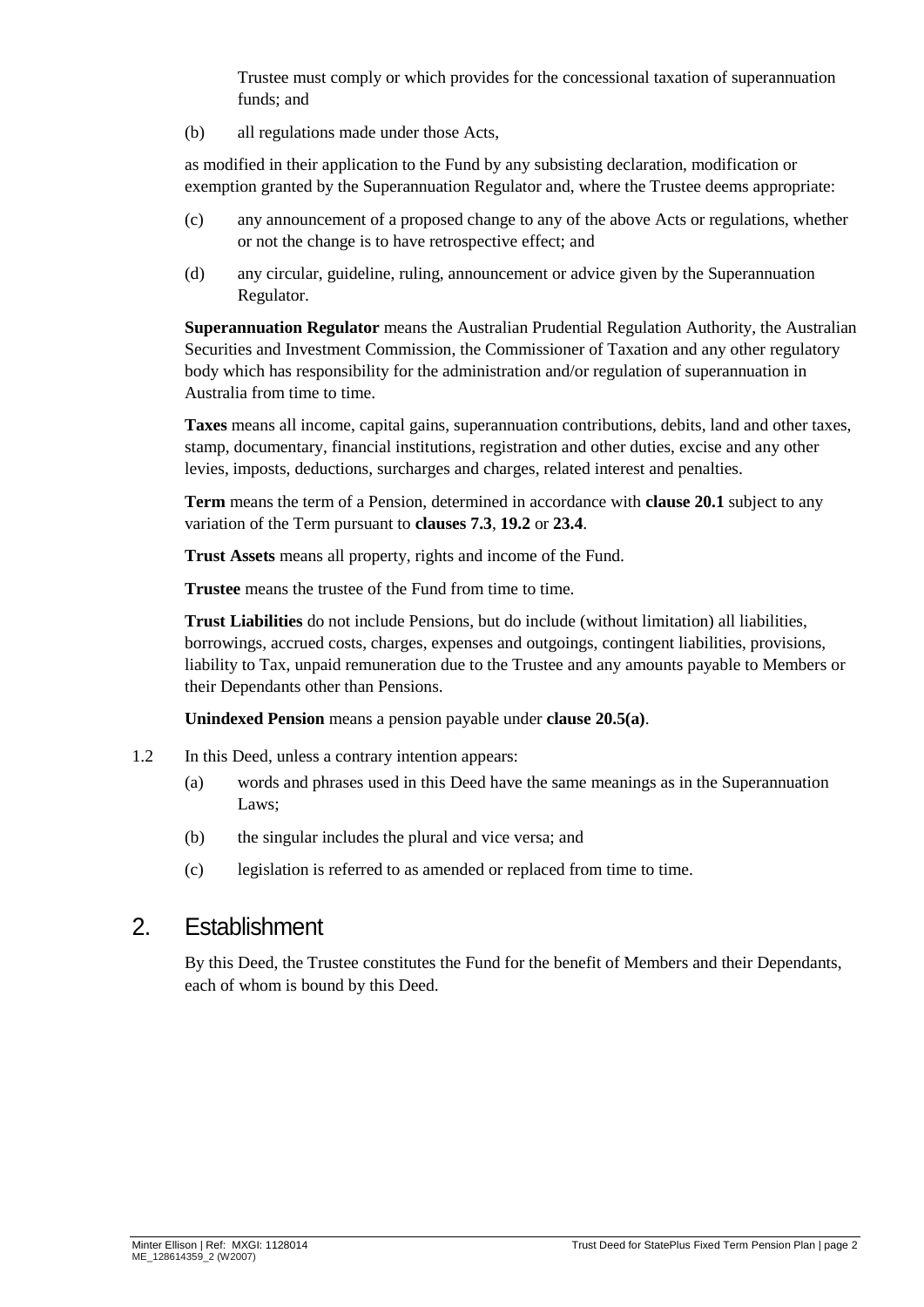#### <span id="page-10-0"></span>3. Trustee

- 3.1 The Trustee is appointed as Trustee and consents to the appointment.
- 3.2 Only a single constitutional corporation may be Trustee.

#### <span id="page-10-1"></span>4. Interaction with the Superannuation Laws

- 4.1 The Trustee will cause the Fund to become a 'regulated superannuation fund' for the purposes of the Superannuation Laws.
- 4.1A Notwithstanding any other provision contained in this Deed (including any provision which purports to apply notwithstanding the other provisions of this Deed), it is hereby expressly agreed and declared that:
	- (a) this Deed shall at all times be subject to the Superannuation Laws;
	- (b) all standards, covenants, requirements and provisions of the Superannuation Laws (including without limitation any standard prescribed by the SIS Regulations) that must be included in this Deed from time to time in order for the Trust to be a complying superannuation fund in any year of income are deemed to be included in this Deed, whether or not they are explicitly stated in the Deed and in the case of any inconsistency between any standard, covenant, requirement or provision deemed to be included in this Deed pursuant to this clause (deemed provision) and any other provision of this Deed, the deemed provision shall prevail and the other provisions of this Deed shall be deemed to be modified to the extent of the inconsistency. However, if a standard, covenant, requirement or provision is no longer required to be included or the Regulator does not require it to be complied with, then that standard, covenant, requirement or provision ceases to be included by this clause;
	- (c) if a provision of this Deed would otherwise be invalid in whole or in part because it subjects the Trustee to direction by another person then the provision is taken not to subject the Trustee to direction by that person but to give the Trustee the power to treat such a direction as a request only; and
	- (d) if a provision of this Deed would otherwise be invalid in whole or in part because it permits a person to exercise a discretion without the consent of the Trustee then that provision is taken to require the Trustee's consent for the exercise of the discretion.
- 4.2 Notwithstanding any other provision of this Deed, the Trustee is empowered but not required (other than as specified in this Deed) to do or procure to be done or refrain from doing such acts matters and things as in the opinion of the Trustee may be necessary or desirable to enable the Fund to become and continue to be a 'complying superannuation fund' for the purposes of the Superannuation Laws and in order to comply with or satisfy any provision or requirement of the Superannuation Laws.

#### <span id="page-10-2"></span>5. Vesting

- 5.1 All the Trust Assets vest in the Trustee on trust for Members.
- 5.2 A Member may neither interfere with, nor exercise the powers of, the Trustee in respect of any Trust Asset or Trust Liability or obligation.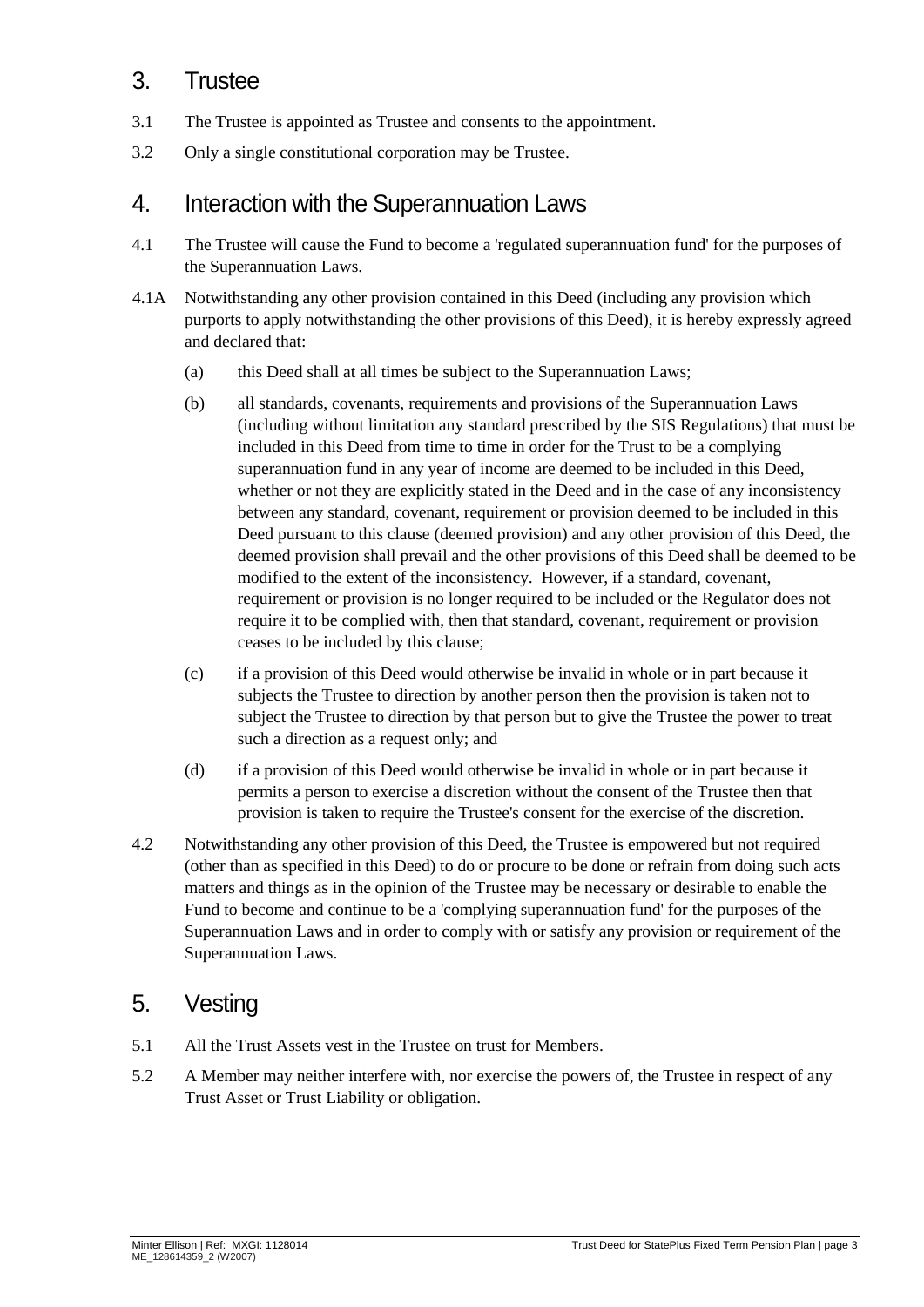#### <span id="page-11-0"></span>6. Fund

- 6.1 The Trustee must hold all Trust Assets as a separate fund which is not available to meet liabilities of any other trust.
- 6.2 The Trustee may, at any time, by deed, divide the Fund into two or more Sub-Funds relating to the interests of different Members.
- 6.3 If the Trustee divides the Fund into two or more Sub-Funds, the assets of any one Sub-Fund are not available to meet the liabilities of any other Sub-Fund.

#### <span id="page-11-1"></span>7. Membership

- <span id="page-11-4"></span>7.1 The Trustee may admit as a Member of the Fund and (if there are any) of one or more Sub-Funds, any person eligible under the Superannuation Laws who applies for membership in such manner as the Trustee from time to time determines.
- 7.2 The Trustee may reject any application for membership without giving a reason.
- <span id="page-11-6"></span>7.3 The terms and conditions applicable to a Member's membership of the Fund, including those relating to the Member's Pension and/or any other benefits payable to or in respect of the Member may be varied by agreement between the Trustee and the Member.
- 7.4 A Member shall have no right or interest in the Fund except for such rights and interests as are expressly conferred upon the Member under the provisions contained in this Deed.
- <span id="page-11-5"></span>7.5 A Member ceases to be a Member when:
	- (a) he or she dies;
	- (b) the Pension payable to the Member ceases for any reason.

#### <span id="page-11-2"></span>8. Application money

- 8.1 An applicant for Membership or an existing Member (or another person in respect of an applicant or a Member) may at any time pay to the Fund an eligible termination payment to the Trustee by way of application money, to enable the applicant or Member to receive a Pension.
- <span id="page-11-3"></span>8.2 The Trustee may reject any application money without giving a reason.

#### 9. Powers

Subject to this Deed:

- (a) the Trustee has within and outside Australia all the powers in relation to the Fund, Trust Assets and Trust Liabilities, that it is legally possible for a natural person or corporation to have, including (but not limited to) to invest in real or personal property of any nature and to incur liabilities and obligations of any kind, as if it were the absolute and beneficial owner of all Trust Assets or to effect any life assurance policy on the life of any Member and for the purposes of removing doubt but without limiting the Trustee's powers in any way, this includes the power to enter into any investment contract or arrangement whatsoever in relation to the Fund, Trust Assets and Trust Liabilities; and
- (b) the Trustee may exercise any powers conferred by the Superannuation Laws including (without limitation) to implement Members' directions.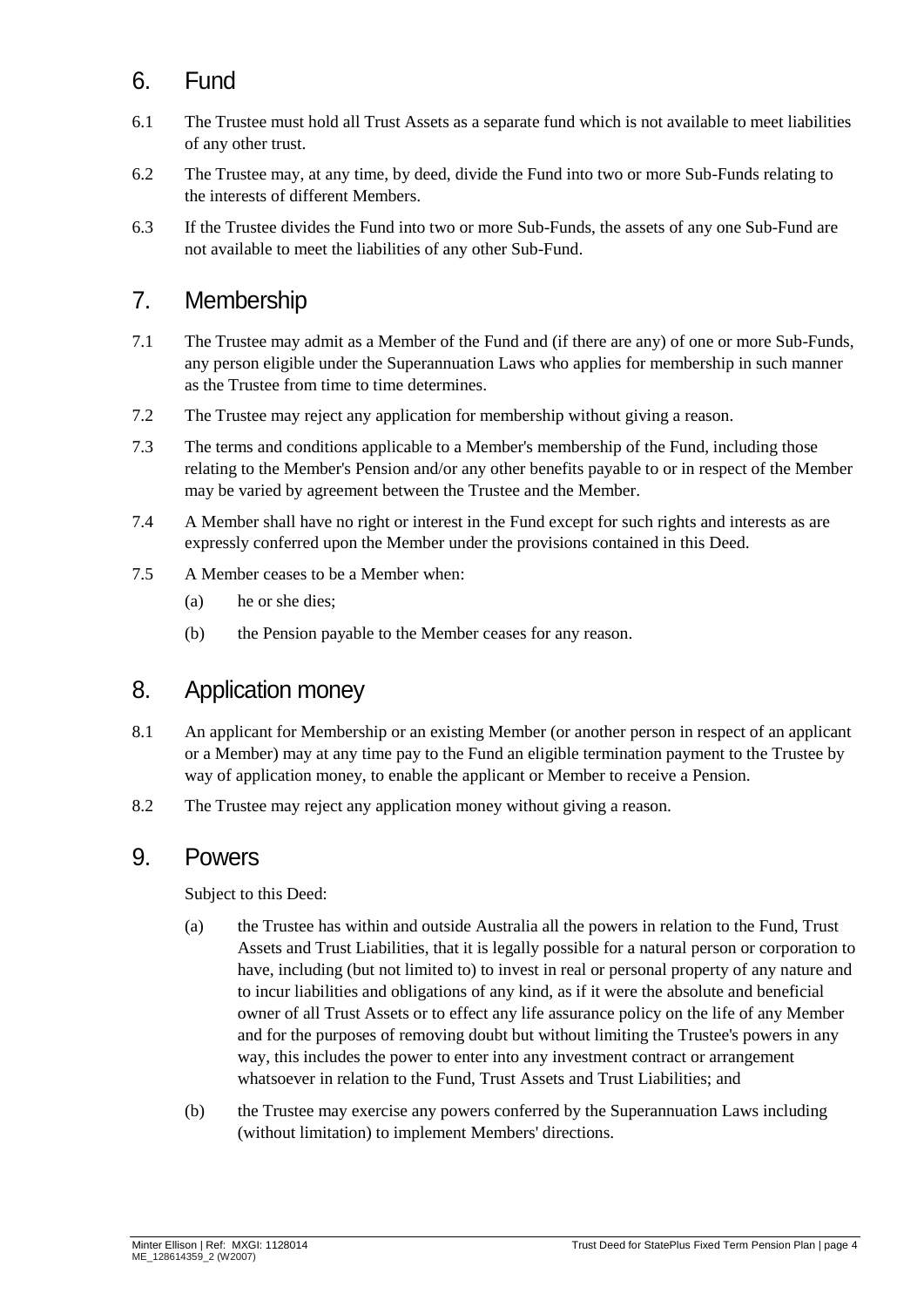#### <span id="page-12-0"></span>10. Delegation

- 10.1 The Trustee by power of attorney or otherwise, may authorise one or more persons whether or not related to or associated with the Trustee to do anything that the Trustee may do, including, but not limited to, holding any Trust Assets and executing documents on its behalf.
- 10.2 The Trustee may, as it sees fit, in connection with performance of its duties engage (whether or not related to or associated with the Trustee) any administrators, advisers, agents, brokers, contractors, custodians, investment managers, underwriters or other persons.

#### <span id="page-12-1"></span>11. Discretion

The Trustee may determine the manner, mode and time of exercise of its powers in its absolute discretion.

#### <span id="page-12-2"></span>12. Accounts and records

- 12.1 The Trustee will keep accounts and records for the Fund in accordance with the Superannuation Laws.
- 12.2 The Trustee may establish and maintain such accounts in respect of Members and the Fund as the Trustee considers appropriate.
- 12.3 The Trustee will prepare or cause to be prepared as at the end of the Fund's financial year (or at such other date as the Trustee may determine) a balance sheet and statement of income and expenditure and such other financial statements and records as it deems necessary for the proper operation and control of the Fund.

#### <span id="page-12-3"></span>13. Fund Auditor

- <span id="page-12-7"></span>13.1 The Trustee must appoint an approved auditor to act as Fund Auditor, and may replace the Fund Auditor at any time.
- 13.2 If required by the Superannuation Laws, the Fund Auditor must audit the Fund's accounts, in the manner required by the Superannuation Laws, and in accordance with generally accepted accounting principles.

#### <span id="page-12-4"></span>14. Valuations

- 14.1 The Trustee is not to be regarded as having any special expertise in valuation.
- 14.2 The Trustee may cause the Trust Assets to be revalued whenever it thinks fit.
- 14.3 Where the Trustee considers it necessary to value the Trust Assets, the value of any asset may be determined by, or by a method determined by, a qualified valuer or the Fund Actuary or such other method as the Trustee decides is appropriate in the circumstances.

#### <span id="page-12-5"></span>15. Fund Actuary

- <span id="page-12-6"></span>15.1 If required by the Superannuation Laws, the Trustee must appoint an actuary to act as Fund Actuary, and the Trustee may replace the Fund Actuary at any time.
- 15.2 The Trustee must instruct the Fund Actuary to conduct actuarial investigations of the Fund in accordance with the Superannuation Laws.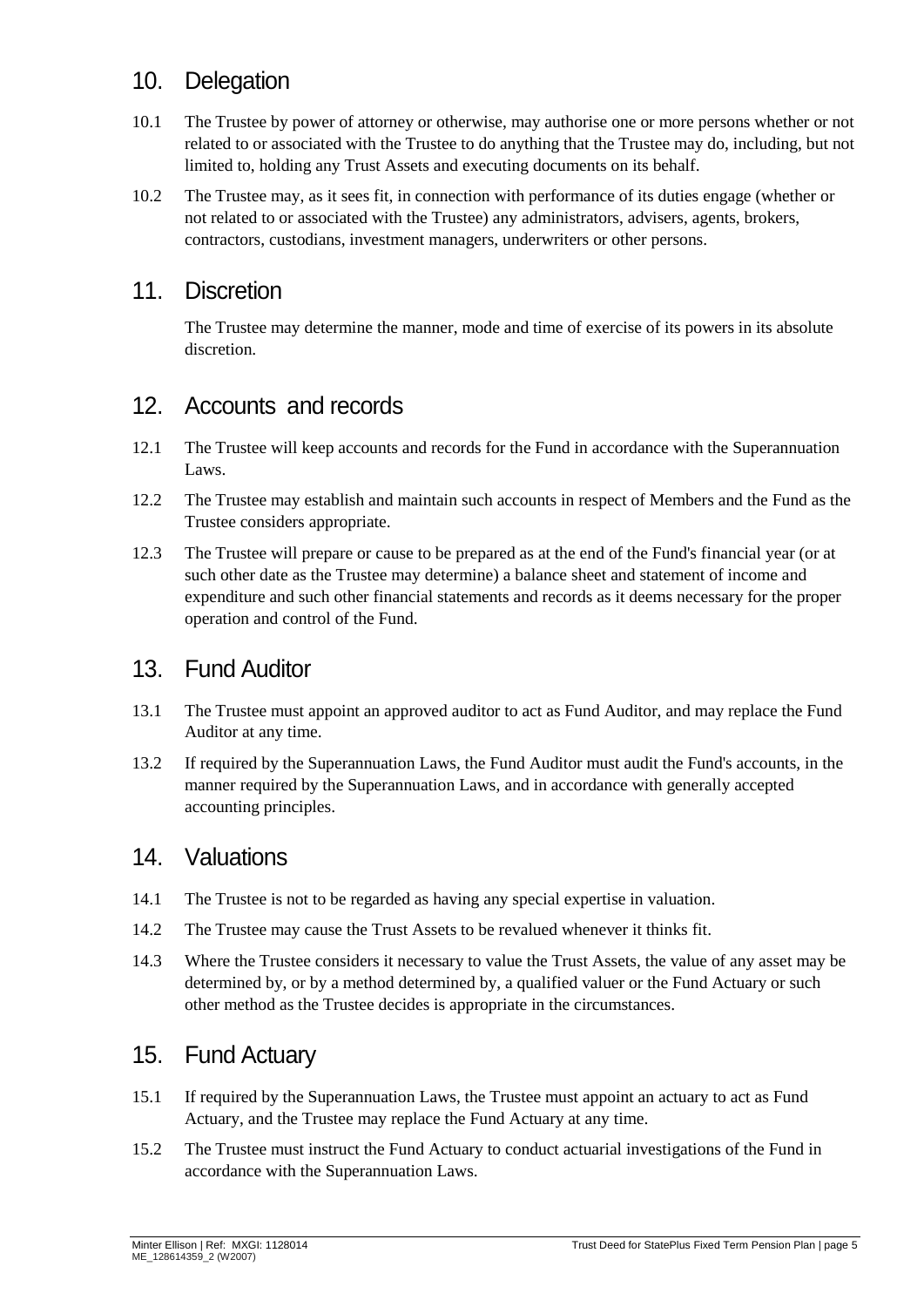#### <span id="page-13-0"></span>16. Reserve

- <span id="page-13-3"></span>16.1 At the end of each year of income (or at any other time), the Trustee may, if it considers it appropriate, calculate the amount (**Surplus Amount**) by which:
	- (a) the value of all Trust Assets less the sum of all Trust Liabilities and the amount standing to the credit of the Reserve;

exceeds:

(b) the sum determined by the Trustee acting on advice received from the Fund Actuary or determined by the Trustee in accordance with a method recommended by the Fund Actuary as the amount required to be set aside and invested to enable the payment out of the Trust Assets of all Pensions.

The Surplus Amount (if positive) shall be credited to the Reserve.

- 16.2 The Trustee may, from time to time in its absolute discretion, to the extent permitted by the Superannuation Laws, apply the amount standing to the credit of the Reserve in one or more of the following ways:
	- (a) to pay fees payable to it or to pay expenses or any Taxes;
	- (b) to create or increase:
		- (i) a reserve against future fluctuations in earning rates and/or asset values;
		- (ii) a reserve established for the purpose of facilitating the payment of Pensions; or
		- (iii) such other reserve as the Trustee considers appropriate;
	- (c) in such other manner as the Trustee considers appropriate, having regard to the interests of Members;

and any amount so applied shall be debited to the Reserve.

16.3 If the Surplus Amount calculated in the manner described in **clause [16.1](#page-13-3)** is negative, then the Trustee may take such action as it considers appropriate, after consulting with the Fund Actuary, to ensure, as far as practicable, that the Fund does not become insolvent (or, if the Fund is insolvent, so that it becomes solvent), including but not limited to reducing Pensions and/or terminating the Fund.

#### <span id="page-13-1"></span>17. Provision for Taxes

The Trustee may take any action it considers appropriate to provide for Taxes in respect of the Fund's income (including application money received) and Pensions and any other benefits paid or payable from the Fund. Without limiting the foregoing, the Trustee may make provisions or reserves or open accounts in respect of any Tax which the Trustee believes will be payable and may pay amounts from the Fund to the relevant government authorities in respect of Taxes assessed or estimated.

#### <span id="page-13-2"></span>18. Outgoings and recoveries

- <span id="page-13-4"></span>18.1 All costs, charges, expenses and outgoings reasonably and properly incurred by the Trustee in connection with the performance of its duties or the exercise of its rights or powers or administration or termination of the Fund are payable or reimbursable out of the Trust Assets (and if referable to more than one Sub-Fund, apportioned in a manner determined by the Trustee).
- <span id="page-13-5"></span>18.2 Without limiting **clauses [17](#page-13-1) and [18.1](#page-13-4)**, each Member or other recipient of a Pension or other benefit pursuant to this Deed is liable for all Taxes and costs in relation to the application money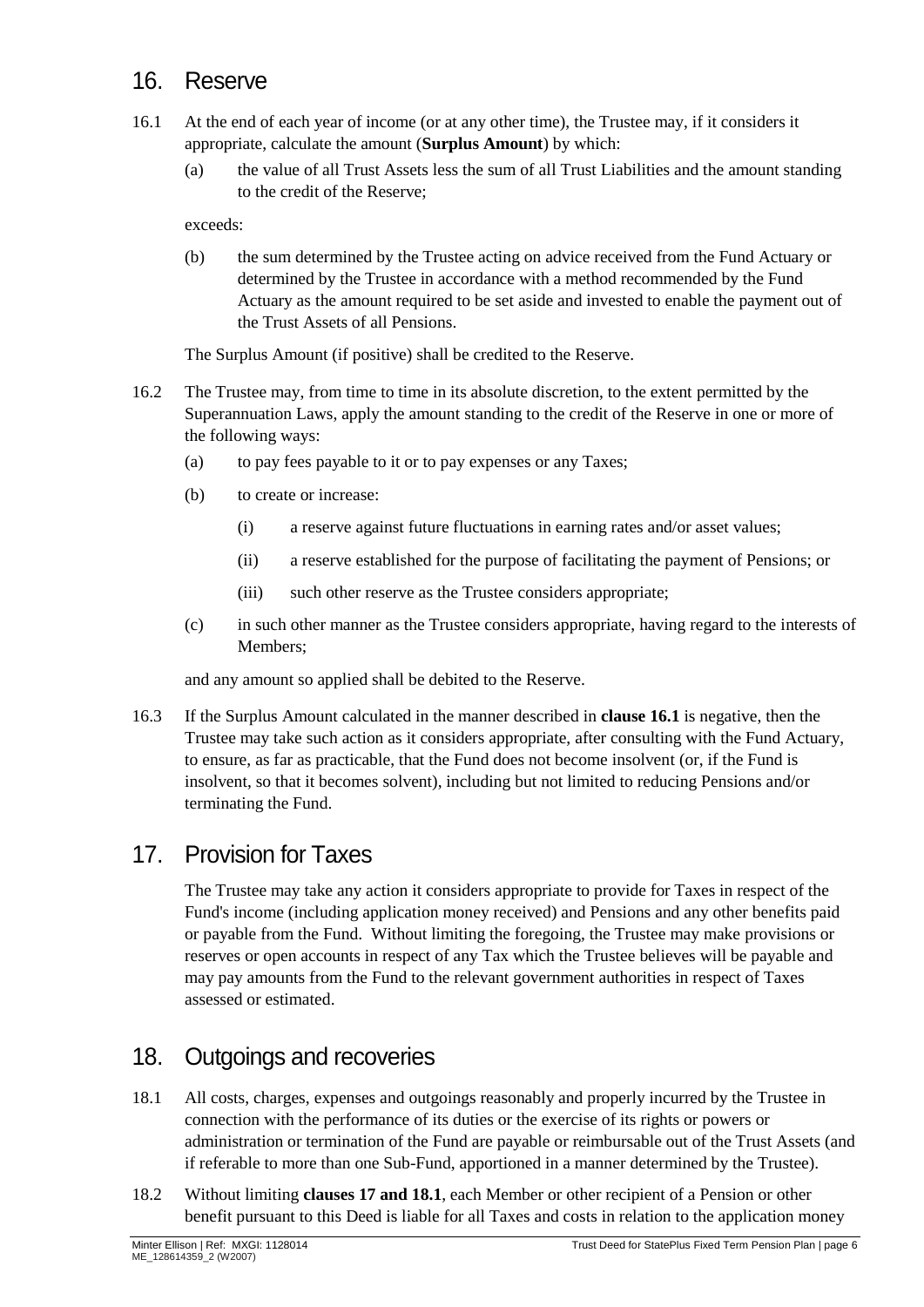paid in respect of the Pension, the entitlement of the Member or other recipient to a Pension or any other amounts, or any act requested by that Member or other recipient.

- <span id="page-14-4"></span>18.3 Without limiting **clauses [17,](#page-13-1) [18.1](#page-13-4) and [18.2](#page-13-5)**, the Trustee may:
	- (a) withhold payment of a Pension or any other money payable to a Member or other recipient until any liability of the kind referred to in **clause [18.2](#page-13-5)** (**Liability**) is discharged;
	- (b) meet the Liability and deduct the amount from any Pension payable to or in respect of the Member or other recipient;
	- (c) if permitted by the Superannuation Laws, commute part or the whole of any Pension and apply the proceeds of commutation to meet the Liability; or
	- (d) at its discretion, recover the amount of the Liability from any other money or property held for or in respect of the Member or other recipient.
- 18.4 Without limiting **clauses [17,](#page-13-1) [18.1,](#page-13-4) [18.2](#page-13-5) and [18.3](#page-14-4)** if the Trustee determines that insufficient Tax was deducted from any Pension or other benefit paid under this Deed, an amount which the Trustee determines the Member or other recipient was not entitled to be paid may be deducted from any Pension payable to such Member or other recipient or (failing which) must be repaid to the Trustee on demand.

#### <span id="page-14-0"></span>19. Pensions - general requirements

- 19.1 Pensions payable from the Fund must comply with any applicable requirements of the Superannuation Laws.
- <span id="page-14-3"></span>19.2 If the Trustee considers that a Pension is intended to comply with particular standards prescribed under the Superannuation Laws (or any other requirements set out in any other Act that may directly or indirectly provide any benefit or advantage in relation to the Fund or the Member, as the case may be):
	- (a) the Trustee may in its absolute discretion (but is not required to) determine that the terms and conditions on which the Pension is provided will be subject to such requirements as the Trustee considers will ensure that the Pension does and will continue to comply with those standards; and
	- (b) this Deed is deemed to include those requirements and those standards, but only to the extent that the Deed relates to that particular Pension.

Any determination by the Trustee under this clause will override any terms and conditions relating to the Pension (whether or not contained in this Deed).

- 19.3 Neither the capital value (if any) of any Pension nor any income from it may be used as security for a borrowing or mortgaged or encumbered in any manner.
- 19.4 A Member must not assign or transfer his or her Pension.
- 19.5 Notwithstanding any other provision of this Deed to the contrary, Pensions are only payable:
	- (a) from the Trust Assets; and
	- (b) to the extent that Trust Assets are available to meet the Pension payments as they fall due.

#### <span id="page-14-1"></span>20. Payment of Pensions

- <span id="page-14-2"></span>20.1 Pensions commence on the Commencement Date and are payable for:
	- (a) the fixed term commencing on the Commencement Date agreed between the Trustee and the Member before the commencement of the Pension; or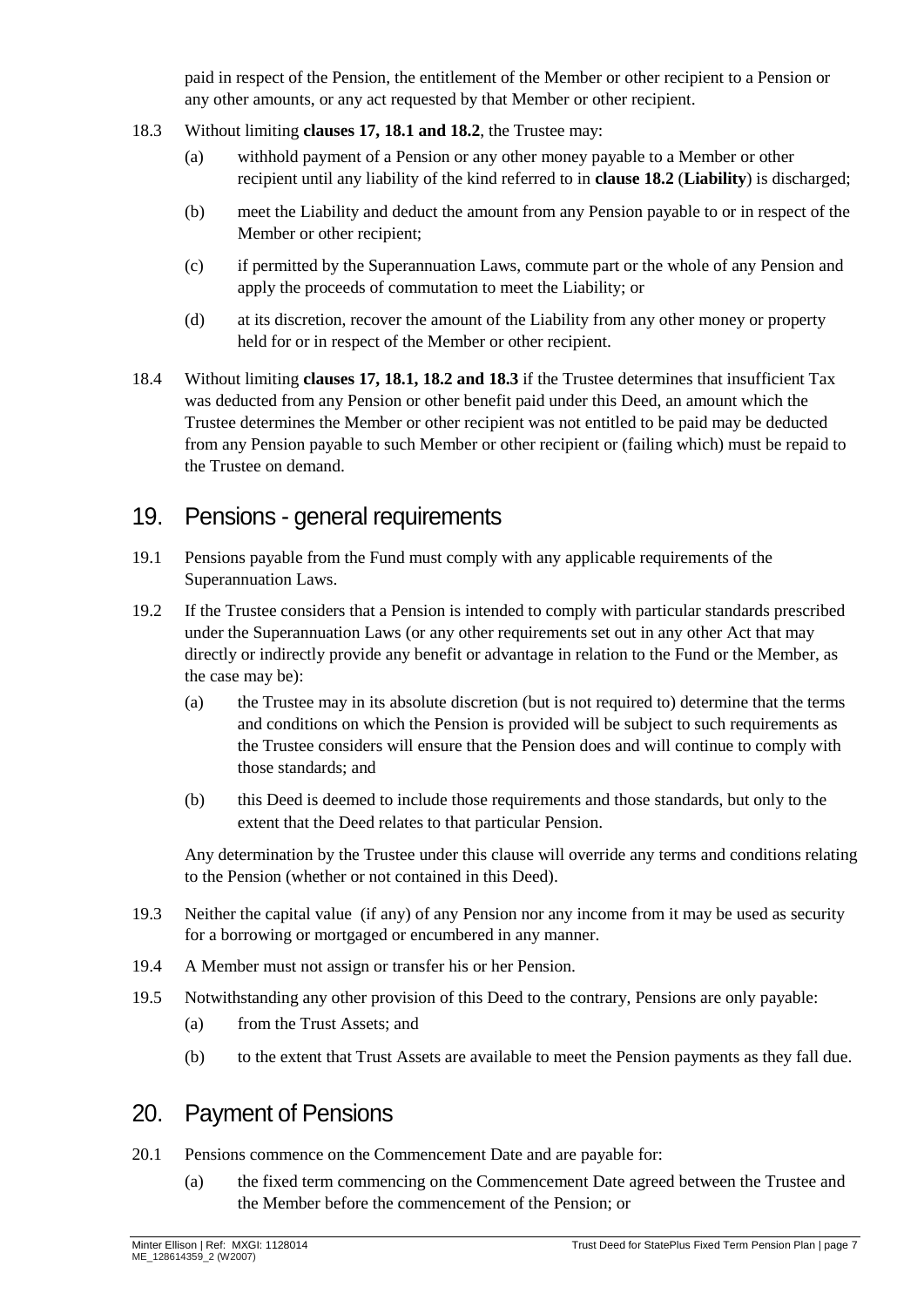(b) in the absence of such agreement, the fixed term commencing on the Commencement Date determined by the Trustee;

PROVIDED THAT if required by the Superannuation Laws:

- (c) if the Member's life expectancy as at the Commencement Date is less than 15 years, the term of the Pension must be equal to LEP;
- (d) otherwise, the term of the Pension must be not less than 15 years and not greater than LEP.
- <span id="page-15-2"></span>20.2 Pensions must be paid at least annually.
- 20.3 Subject to **clause [20.2](#page-15-2)**, the annual amount of the Pension will be paid by instalments of such amounts and on such dates as agreed between the Trustee and the Member before the commencement of the Pension or, in the absence of agreement, as the Trustee determines.
- 20.4 The Trustee may pay:
	- (a) Unindexed Pensions;
	- (b) CPI-Indexed Pensions; or
	- (c) any other forms of Pension, on such terms and conditions as the Trustee may determine.
- <span id="page-15-1"></span>20.5 In the case of Unindexed Pensions and CPI-Indexed Pensions, the annual amount of Pension payable to a Member will be:
	- (a) for Unindexed Pensions:

The fixed sum agreed between the Trustee and the Member before the commencement of the Pension or, in the absence of such agreement, the fixed sum determined by the Trustee.

- <span id="page-15-0"></span>(b) for CPI-Indexed Pensions:
	- (i) from the Commencement Date until the first 30 June after the date of the first Pension payment (**Initial Period**) - the fixed sum agreed between the Trustee and the Member before the commencement of the Pension or, in the absence of such agreement, the fixed sum determined by the Trustee; and
	- (ii) for the year commencing on the 1 July immediately after the Initial Period (**First Indexation Date**) and thereafter for each subsequent year (or any final part year) commencing 1July (**Indexation Date**) the sum calculated in accordance with the following formula:

$$
A + (A \times B\%)
$$

where:

 $A =$  the annual amount of the pension as at the 30June immediately preceding the Indexation Date; and

- **B** = (i) the increase in the Consumer Price Index (All Groups: All Capital Cities):
	- from: the 31 March preceding the Indexation Date on which the CPI-Indexed Pension was most recently increased under this formula or (if no such increase has occurred during the Term of the Pension) from the 31 March preceding the 1 July preceding the First Indexation Date;
	- to: the 31 March preceding the relevant Indexation Date,

expressed as a percentage, to the nearest two decimal places; or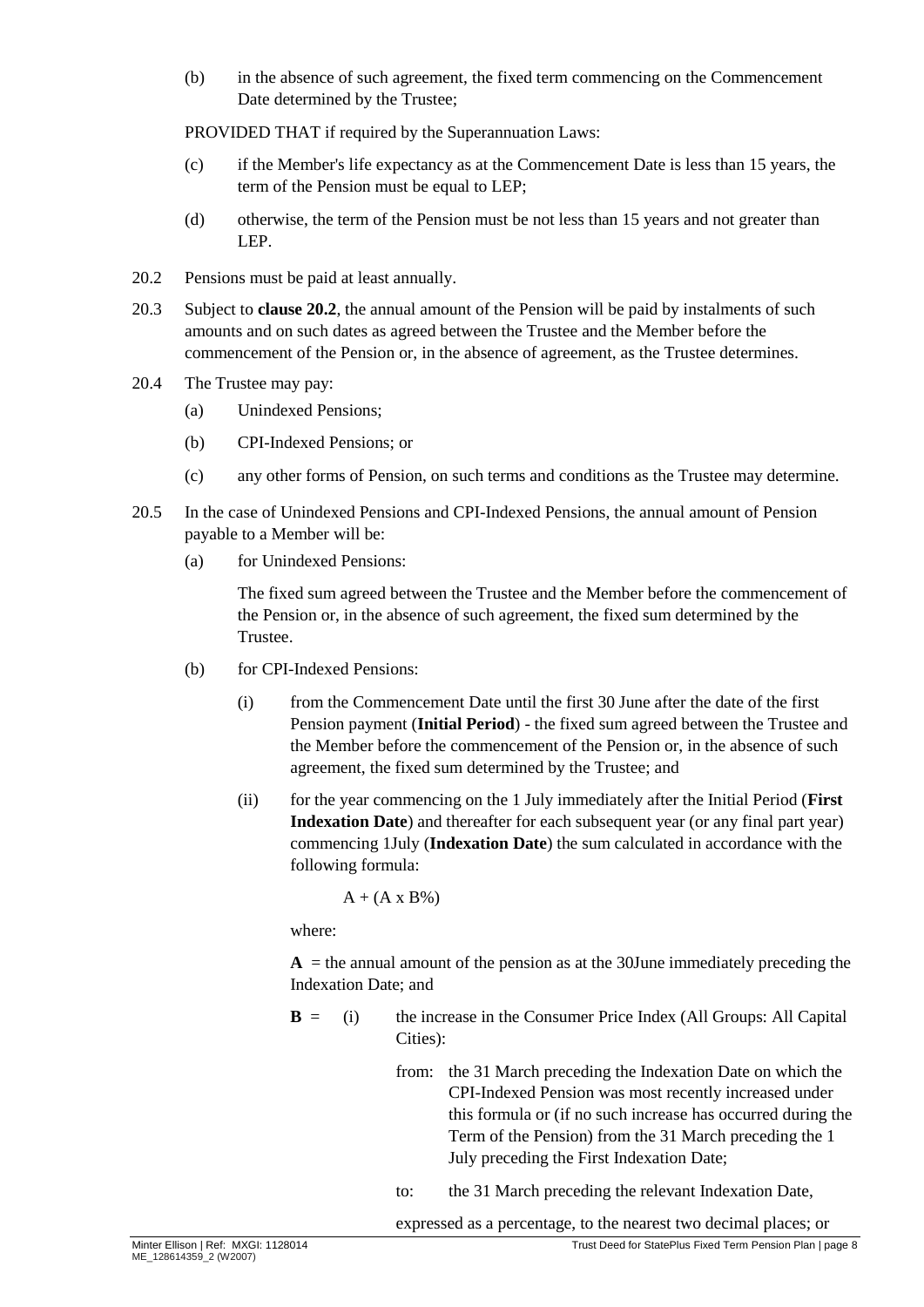#### <span id="page-16-0"></span>21. Commutation of Pensions

- 21.1 (a) Subject to paragraph (b), at the request of the Member, the Trustee may, in its absolute discretion, commute part or the whole of any Pension to a lump sum payment upon such terms and conditions as the Trustee determines from time to time.
	- (b) Pensions may not be commuted except as permitted by the Superannuation Laws.
- 21.2 The lump sum payment arising from the commutation of all or part of any Pension must not exceed the lesser of:
	- (a) if particular Trust Assets are held by the Trustee in order to fund that Pension, the amount the Trustee may recover from or under those Trust Assets; and
	- (b) the maximum amount permitted by the Superannuation Laws.
- 21.3 Where the Trustee determines to commute part only of a Pension, the Trustee must adjust the instalments of the remaining portion of the Pension by such amount as it considers appropriate to take account of the commutation.

#### <span id="page-16-1"></span>22. Non-Binding Nominations

- 22.1 Subject to the Superannuation Laws and **clause [22.2](#page-16-2)**, a Member may request at any time in such manner as the Trustee from time to time determines (**Non-Binding Nomination**) that following the Member's death either:
	- (a) the remaining part of his or her Pension shall be paid to the Member's Nominated Dependant; or
	- (b) the remaining portion of his or her Pension shall be applied in paying a lump sum benefit to the Member's Nominated Dependant.

The Trustee may at its discretion allow a Member to give a Non-Binding Nomination which provides for a combination of paragraphs (a) and (b).

- <span id="page-16-2"></span>22.2 A Member who became entitled to a Pension as a result of being the Dependant of a deceased Member is not entitled to make a Non-Binding Nomination.
- 22.3 Subject to the Superannuation Laws, a Member may revoke his or her Non-Binding Nomination at any time by giving notice in writing to the Trustee to that effect and may at the same time or at any time thereafter give the Trustee a further Non-Binding Nomination. Any Non-Binding Nomination received by the Trustee automatically revokes any previous Non-Binding Nomination. The death of the Member's Nominated Dependant before the death of the Member shall automatically revoke the Member's Non-Binding Nomination.
- 22.4 The Trustee may have regard to but is not bound to give effect to any Non-Binding Nomination.
- 22.5 All Spouse Nominations:
	- (a) given to the Trustee under the provisions of this Deed as in force immediately prior to 16 February 2004 (**Effective Date**); and
	- (b) received by the Trustee prior to the Effective Date,

are taken to be Non-Binding Nominations for the purposes of **clause [22](#page-16-1)**.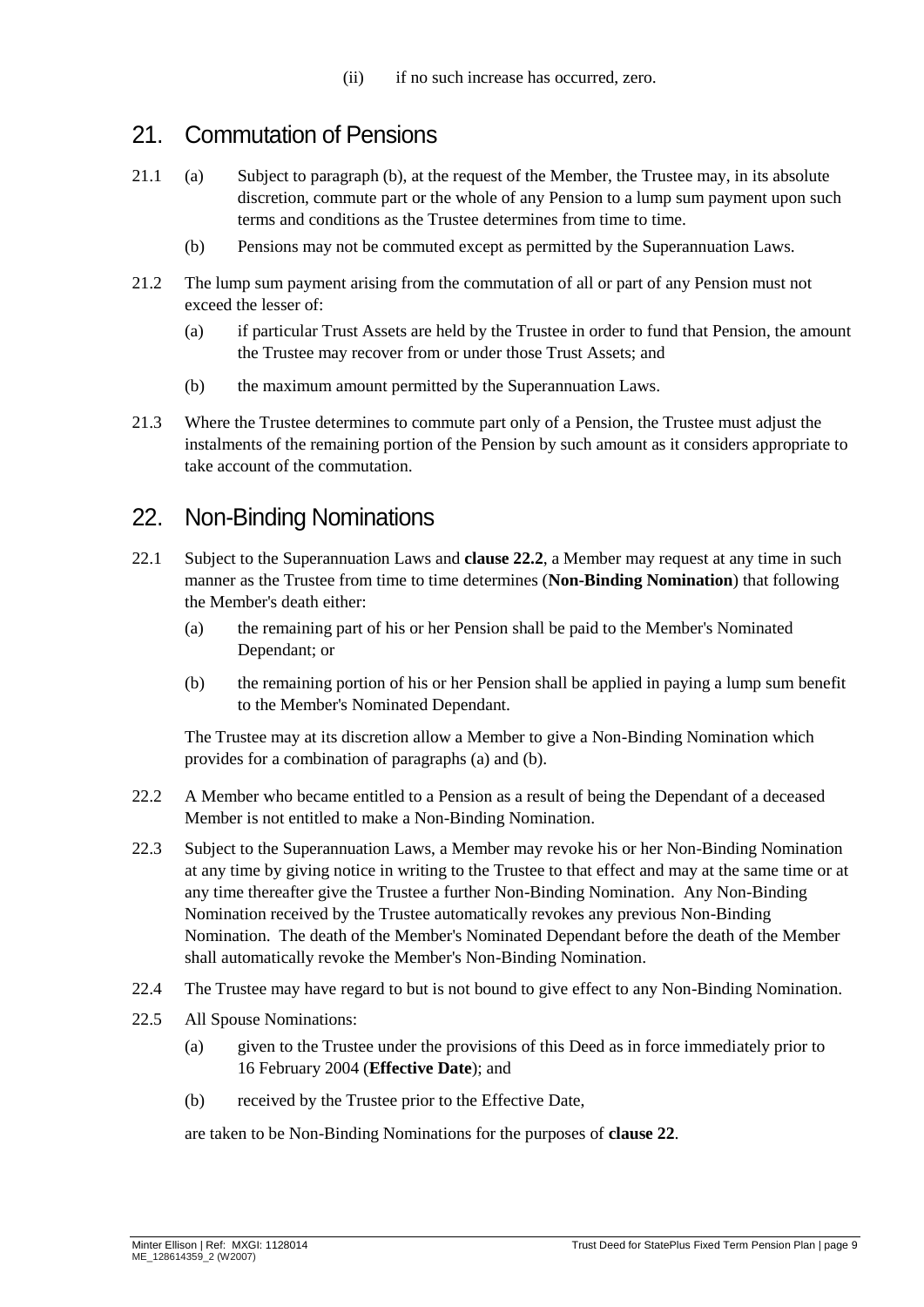#### <span id="page-17-0"></span>23. Death of a Member

- <span id="page-17-3"></span>23.1 As soon as reasonably practical following the Trustee's receipt of notification that a Member has died, the Trustee must apply the Member's Pension in any one or more of the following ways (and if more than one, in such proportions as the Trustee decides) in its absolute discretion:
	- (a) to pay the deceased Member's Pension (or portion of it) to the Member's Dependant (whether or not the Member's Dependant is a Nominated Dependant);
	- (b) to pay the deceased Member's Pension (or a portion of it) to the deceased Member's legal personal representative;
	- (c) to pay a lump sum benefit to the deceased Member's Dependant (whether or not the Member's Dependant is a Nominated Dependant) equal to the value (as determined by the Trustee) of any balance of the deceased Member's Pension (or a portion of it);
	- (d) to pay a lump sum benefit to the deceased Member's legal personal representative (whether or not there is any Nominated Spouse) to the value (as determined by the Trustee) of any balance of the deceased Member's Pension (or a portion of it).
- 23.2 If the deceased Member's Pension is required to be dealt with on some other basis than as set out in **clause [23.1](#page-17-3)** for the Fund to comply with the Superannuation Laws, it will be dealt with on that basis.
- 23.3 If the Trustee decides to pay a deceased Member's Pension (or a portion of it) to the deceased Member's Dependant pursuant to **clause [23.1](#page-17-3)**:
	- (a) the Pension continues on the same terms and conditions as applied to the Pension when it was payable to the deceased Member (subject to such reduction in the amount of the Pension as the Trustee considers appropriate where only a portion of the Pension is to be paid to the deceased Member's Dependant);
	- (b) the deceased Member's Dependant becomes a Member with effect from such date as the Trustee decides and except as otherwise specifically stated in this Deed may exercise all powers and rights conferred on a Member by this Deed.
- <span id="page-17-2"></span>23.4 With the consent of the Trustee and to the extent permitted by the Superannuation Laws, when a Pension becomes payable to a deceased Member's Dependant pursuant to **clause 23.1(a)**, the deceased Member's Dependant may elect to vary the Term of the Pension, in which case the annual amount of the Pension shall be adjusted in such manner as the Trustee considers appropriate to take account of the variation.

#### <span id="page-17-1"></span>24. Transfers

24.1 At the request of the Member and subject to the Superannuation Laws, the Trustee may receive from another superannuation fund or arrangement, approved deposit fund, eligible rollover fund or annuity provider any eligible termination payment as requested by the Member, on such terms and conditions as may be agreed between the Trustee and the Member or as determined by the Trustee.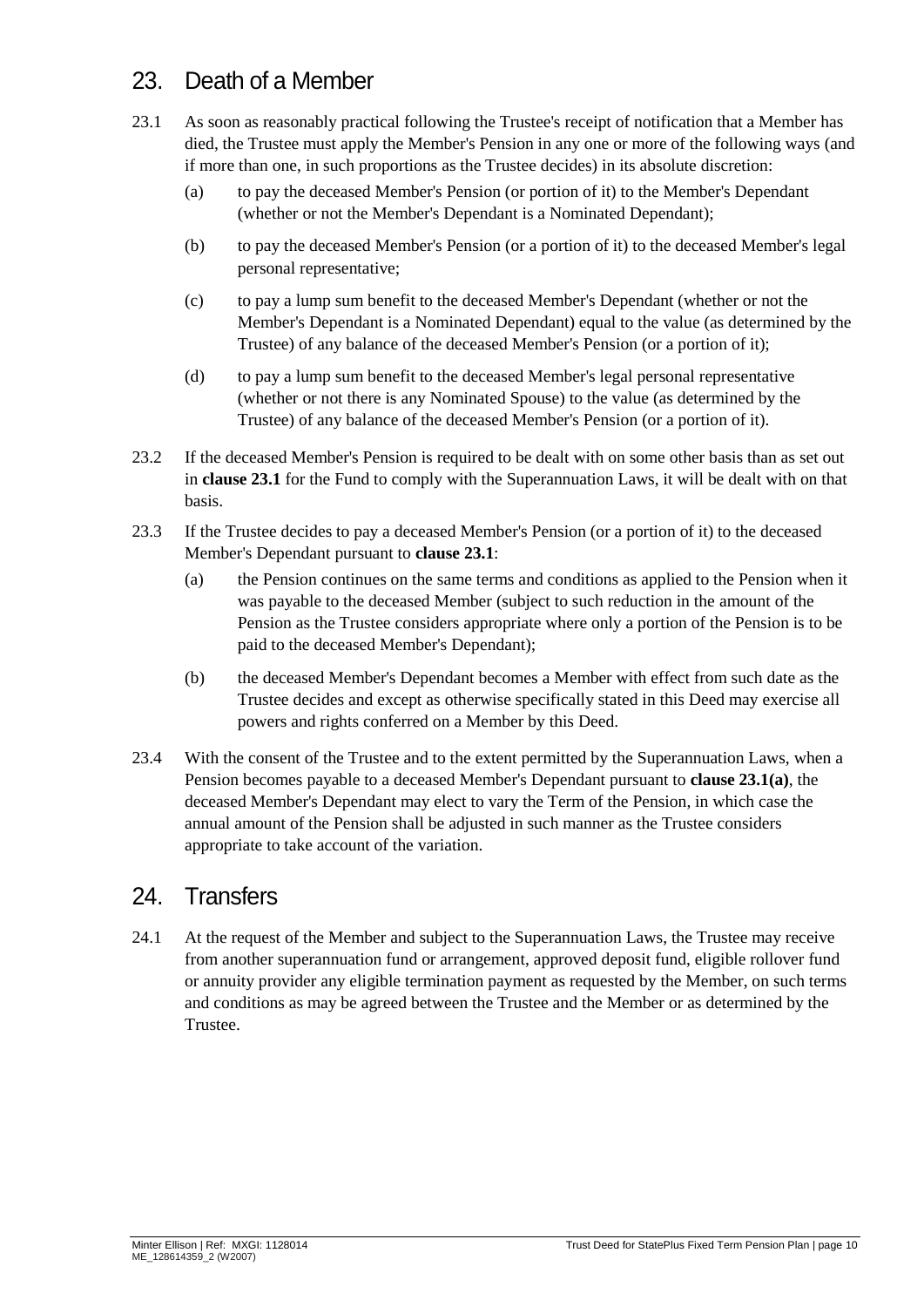- <span id="page-18-4"></span>24.2 Subject to the Superannuation Laws, the Trustee may pay to a complying superannuation fund or annuity provider all or any part of a Member's entitlement in the Fund, on such terms and conditions as may be agreed between the Trustee and the Member or as determined by the Trustee.
- 24.3 A payment of any amount of a Member's entitlement made under **clause [24.2](#page-18-4)** will be in complete discharge and satisfaction of the Trustee's obligations to the Member in respect of that amount.

#### <span id="page-18-0"></span>25. Payments

- <span id="page-18-5"></span>25.1 Any money payable by the Trustee to any Member or other person to whom a benefit is payable under this Deed may be deposited into an account with a bank or other financial institution nominated by the Member or other recipient and accepted by the Trustee, or applied in any other manner which the Member or other recipient in writing directs and which the Trustee approves, or (at the option of the Trustee) paid by cheque posted to the Member or other recipient.
- 25.2 If a Member fails to nominate an account for payment in accordance with **clause [25.1](#page-18-5)** which is acceptable to the Trustee, the Trustee may treat the Member as having requested a commutation of his or her Pension under **clause [21](#page-16-0)**.

#### <span id="page-18-1"></span>26. Unclaimed money

The Trustee may deal with any unclaimed money in the manner specified in the Superannuation Laws.

#### <span id="page-18-2"></span>27. Incapacity

- 27.1 Where a person to whom a Pension or any other benefits are payable under this Deed is a minor, the Trustee may pay the Pension or other benefit to any other person for application on behalf of that minor and the receipt of the person to whom the Pension or other benefit is so paid will be a complete discharge to the Trustee in respect of the Pension or other benefit.
- 27.2 If a Member or other recipient of a benefit is declared mentally ill or becomes liable to have his or her affairs dealt with under the laws relating to mental health or if the Trustee is of the opinion that the Member or recipient is incapable of managing his or her affairs, the Trustee may, in its discretion and to the extent permitted by the Superannuation Laws, determine that the Member or recipient will cease to be entitled to receive the Pension or other benefit, in which case the Trustee may:
	- (a) apply the Pension or other benefit to or for the benefit of the Member or the recipient and/or the Dependants of the Member or recipient;
	- (b) treat the Member or recipient's Pension as having been commuted, and apply the commuted value of the Pension to or for the benefit of the Member or recipient and/or the Dependants of the Member or recipient; or
	- (c) apply the Member or recipient's Pension or other benefits in such other way as is permitted by the Superannuation Laws.

#### <span id="page-18-3"></span>28. Independent rights

28.1 The Trustee and any related corporation or associate of the Trustee may, subject always to acting in good faith to Members, deal in any capacity with the Fund or act in any capacity in relation to any other trusts, without in any such case being liable to account to the Fund or to any Member.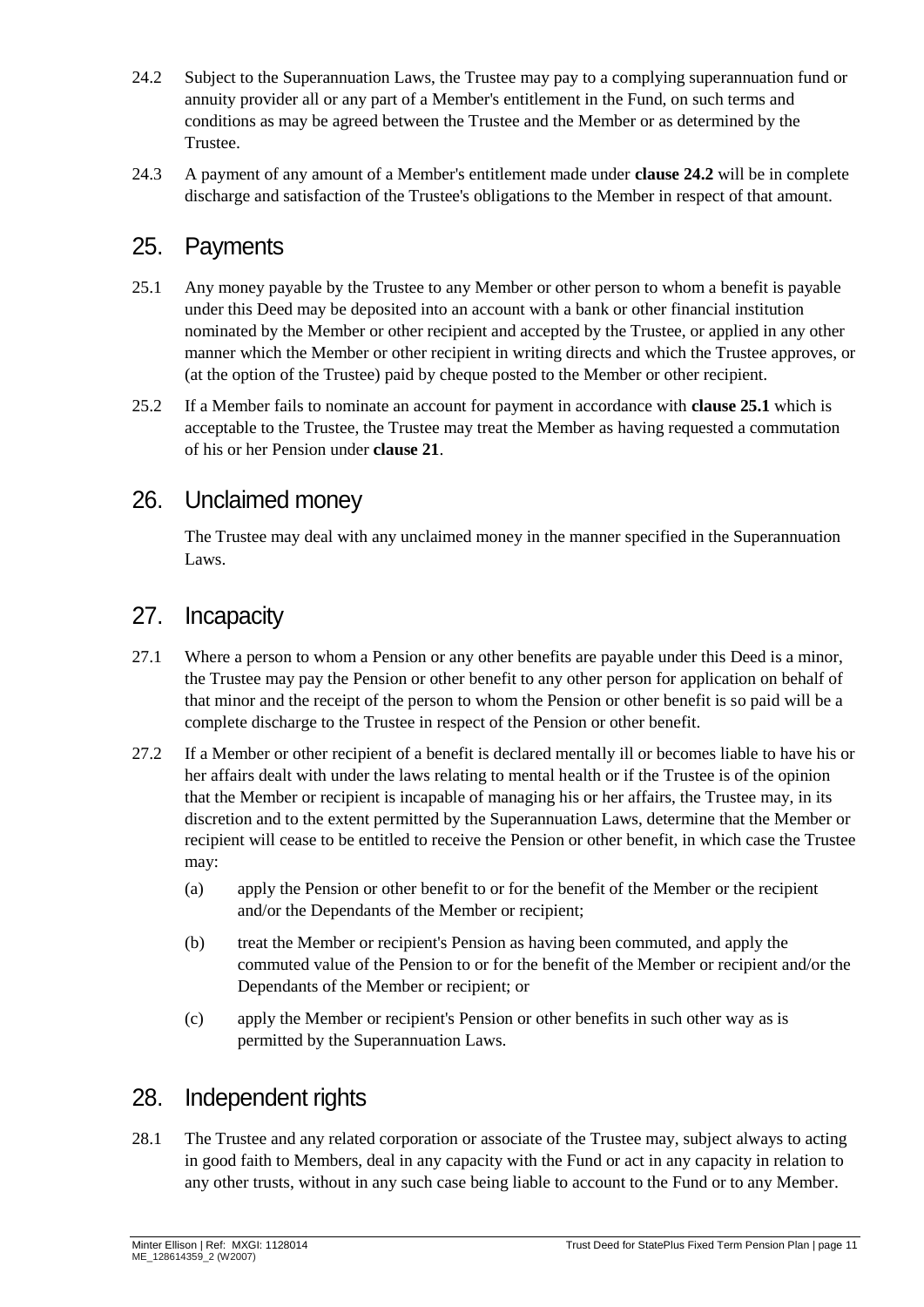28.2 No person who is or was a director or officer of either the Trustee or any related corporation or associate of the Trustee is prohibited from becoming a Member.

#### <span id="page-19-0"></span>29. Trustee Fee

- <span id="page-19-3"></span>29.1 The Trustee is entitled to be paid and retain out of the Fund fees for acting as trustee of the Fund as set out in Appendix A to this Deed.
- 29.2 The Trustee's fees will be payable monthly (or at such other intervals as the Trustee determines) on such dates as the Trustee decides.
- 29.3 The fees payable to the Trustee may be paid out of Trust Assets and, in the case of any fee that relates to a particular Member or other person, may be deducted from any Pension or from any other amount payable to that Member or other person.
- 29.4 The Trustee may in its absolute discretion from time to time waive or reduce the fees otherwise payable to it either generally or in any particular case.

#### <span id="page-19-1"></span>30. Indemnity and liability

- 30.1 Except where the Trustee:
	- (a) fails to act honestly in a matter concerning the Fund; or
	- (b) intentionally or recklessly fails to exercise, in relation to a matter affecting the Fund, the degree of care and diligence that the Trustee was required to exercise; or
	- (c) unless the liability is for a monetary penalty under a civil penalty order imposed under the Superannuation Laws;

the Trustee:

- (i) shall not be liable for any loss or breach of trust; and
- (ii) is indemnified out of the Trust Assets against all liabilities, losses, costs and expenses incurred in the exercise or purported exercise of the Trustee's powers.
- 30.2 Except where a director or officer of the Trustee:
	- (a) fails to act honestly in a matter concerning the Fund; or
	- (b) intentionally or recklessly fails to exercise, in relation to a matter affecting the Fund, the degree of care and diligence that the director or officer was required to exercise; or
	- (c) unless the liability is for a monetary penalty under a civil penalty order imposed under the Superannuation Laws:

the director or officer of the Trustee:

- (i) shall not be liable for any loss or breach of trust; and
- (ii) is indemnified out of the Trust Assets against all liabilities, losses, costs and expenses incurred in the exercise or purported exercise of the director's or officer's or the Trustee's powers.

#### <span id="page-19-2"></span>31. Liability of the Trustee

31.1 To the extent permitted by the Superannuation Laws, the Trustee shall not be liable to the Members or any other beneficiaries to any greater extent than in respect of the Trust Assets actually vested in the Trustee or received by it in accordance with the provisions of this Deed.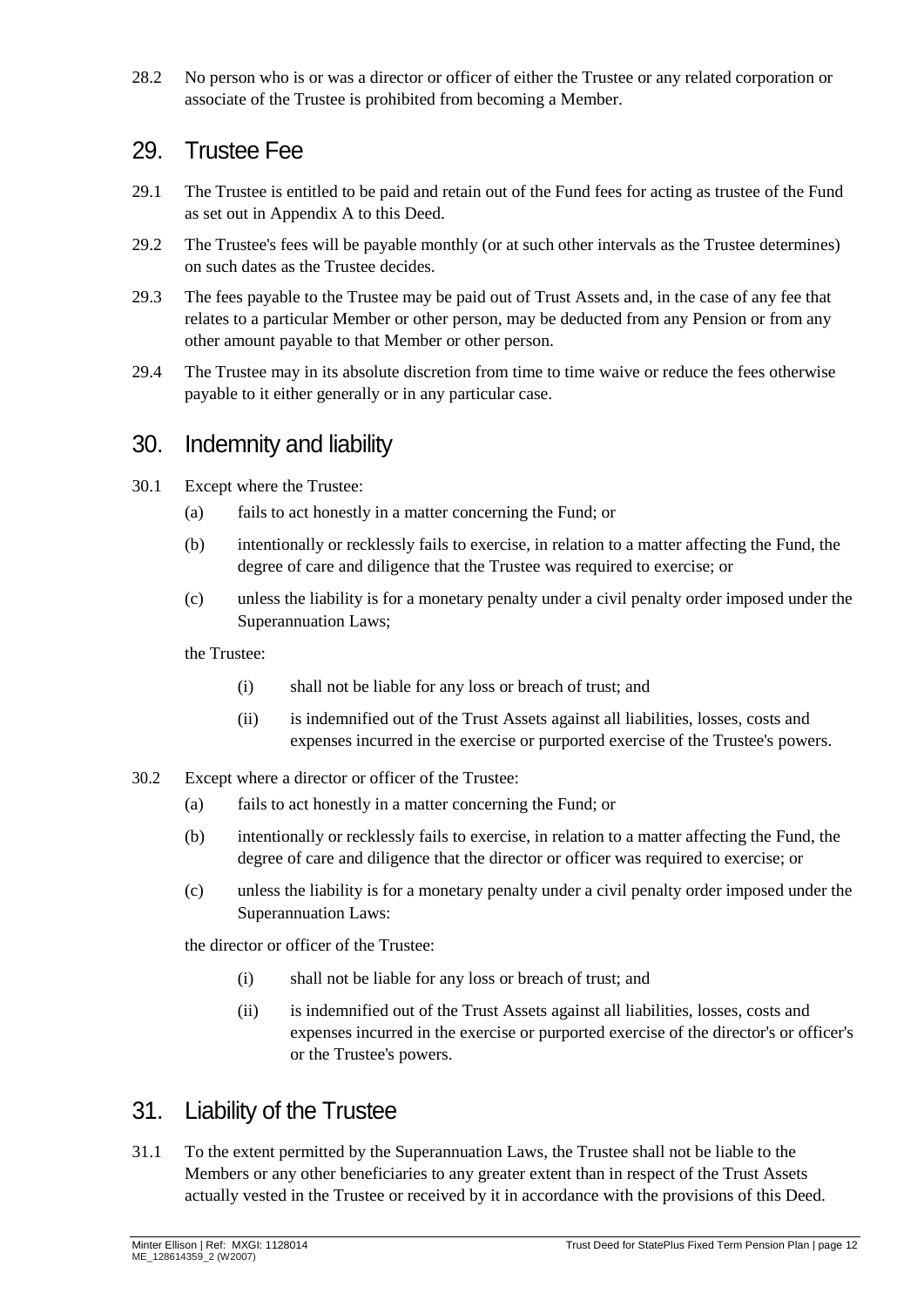- 31.2 The Trustee is not required to do anything for which it does not have a full right of indemnity out of Trust Assets.
- 31.3 Any indemnity to which the Trustee is entitled under this Deed is in addition to any indemnity allowed by law.

#### <span id="page-20-0"></span>32. Liability of Members

- 32.1 Recourse of the Trustee and Fund creditors is limited to the Trust Assets.
- 32.2 Any relationship of agency between the Trustee and any Member or Dependant of a Member is expressly excluded.

#### <span id="page-20-1"></span>33. Duration

The Fund begins on the date of this Deed and ends when the Trustee decides to terminate the Fund.

#### <span id="page-20-2"></span>34. Termination

- <span id="page-20-5"></span>34.1 On termination of the Fund, all Pensions will cease and the Trustee will distribute the Trust Assets, after deducting from the Trust Assets the cost of administering and winding up the Fund and such allowance for Trust Liabilities as the Trustee considers appropriate, amongst the Members and any other person or persons who may be in receipt of Pensions at the date of termination of the Fund.
- 34.2 The distribution referred to in **clause [34.1](#page-20-5)** will be made pro rata to the net present value of the Pension payable to the Member or other person at the date of termination of the Fund, as determined by the Trustee.
- 34.3 Any distribution of Trust Assets on termination in accordance with this **clause [34](#page-20-2)** will be a full discharge of all claims in respect of the Fund.

#### <span id="page-20-3"></span>35. Trustee's retirement

- 35.1 The Trustee may, by deed, retire as Trustee of the Fund.
- 35.2 The Trustee may, by deed, appoint a new Trustee.

#### <span id="page-20-4"></span>36. Meetings

- 36.1 The Trustee, by at least 14 days' written notice to the Members, may convene a Meeting of Members in the Fund.
- 36.2 Accidental omission to give notice to, or non-receipt of notice by, a Member, does not invalidate a Meeting nor any resolution passed at a Meeting.
- 36.3 At a Meeting, each Member is entitled to vote personally or by proxy.
- 36.4 The rules for proxy voting will be as determined by the Trustee from time to time.
- 36.5 A proxy given by facsimile may be accepted if the Trustee has no reason to believe that it is not genuine and receives the original by close of business on the date 2 business days before the date of the Meeting.
- 36.6 A Member's proxy is invalid only if it is more than 12 months old or when the Trustee receives written notice of revocation, or of the death or insanity of that Member.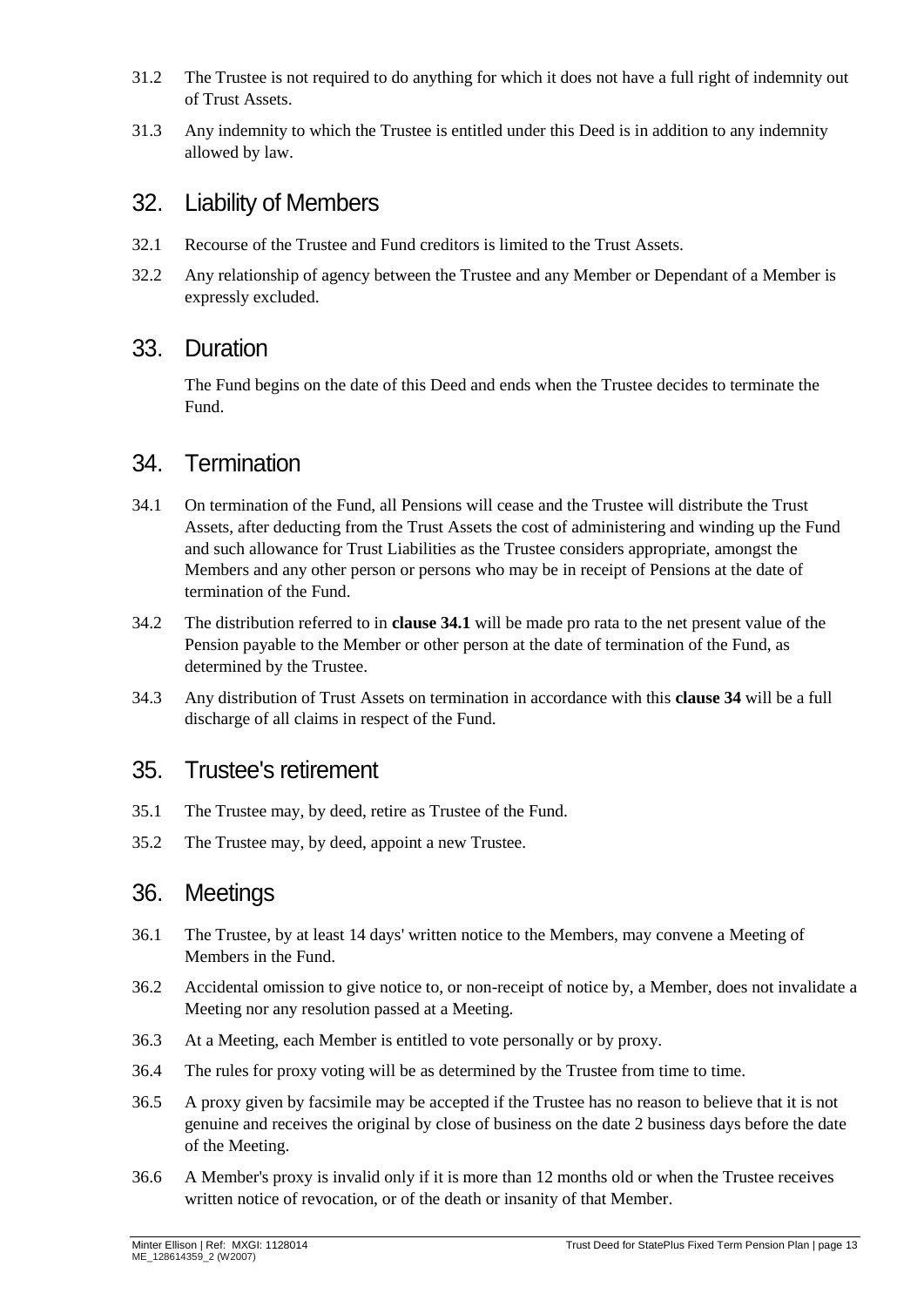36.7 Any persons nominated by the Trustee may attend and speak at any Meeting.

#### <span id="page-21-0"></span>37. Conduct of meetings

- 37.1 The Trustee may nominate the chairperson, who need not be a Member, of any Meeting.
- 37.2 The quorum for a Meeting is the greater of:
	- (a) 2 Members; and
	- (b) 0.01% of the Members in number, rounded up to the next highest number.
- 37.3 If a quorum is not present within 15 minutes after the Meeting is due to start, then the Meeting stands adjourned to such place and time as the Trustee determines.
- 37.4 At an adjourned Meeting, Members and persons holding proxies present when the adjourned Meeting is due to start will constitute a quorum.
- 37.5 Every question arising at a Meeting shall be decided by a show of hands, unless a poll is demanded (before or on the declaration of the result) by the chairperson.
- 37.6 Each Member is entitled to 1 vote on a show of hands and 1 vote on a poll.
- 37.7 A resolution is passed if a simple majority of votes cast are in favour.
- 37.8 The chairperson's declaration of the validity of any vote and the result of voting is conclusive.
- 37.9 The chairperson may adjourn any Meeting (other than adjournment of a Meeting for lack of a quorum) to such time and place as the chairperson sees fit.
- 37.10 A resolution duly passed binds all Members, whether or not present at the Meeting.
- 37.11 Minutes of a Meeting signed by the chairperson constitute conclusive evidence of the proceedings of the Meeting.

#### <span id="page-21-1"></span>38. Postal ballot

Subject to the Superannuation Laws, any Meeting may be conducted by postal ballot in accordance with such arrangements as the Trustee determines reflecting, as closely as may be practicable, the provisions of this Deed with respect to Meetings.

#### <span id="page-21-2"></span>39. Deed amendments

Subject to the Superannuation Laws, the Trustee may, by supplemental deed, make any modification, addition or deletion to this Deed.

#### <span id="page-21-3"></span>40. Governing law

The Deed is governed by the laws of New South Wales.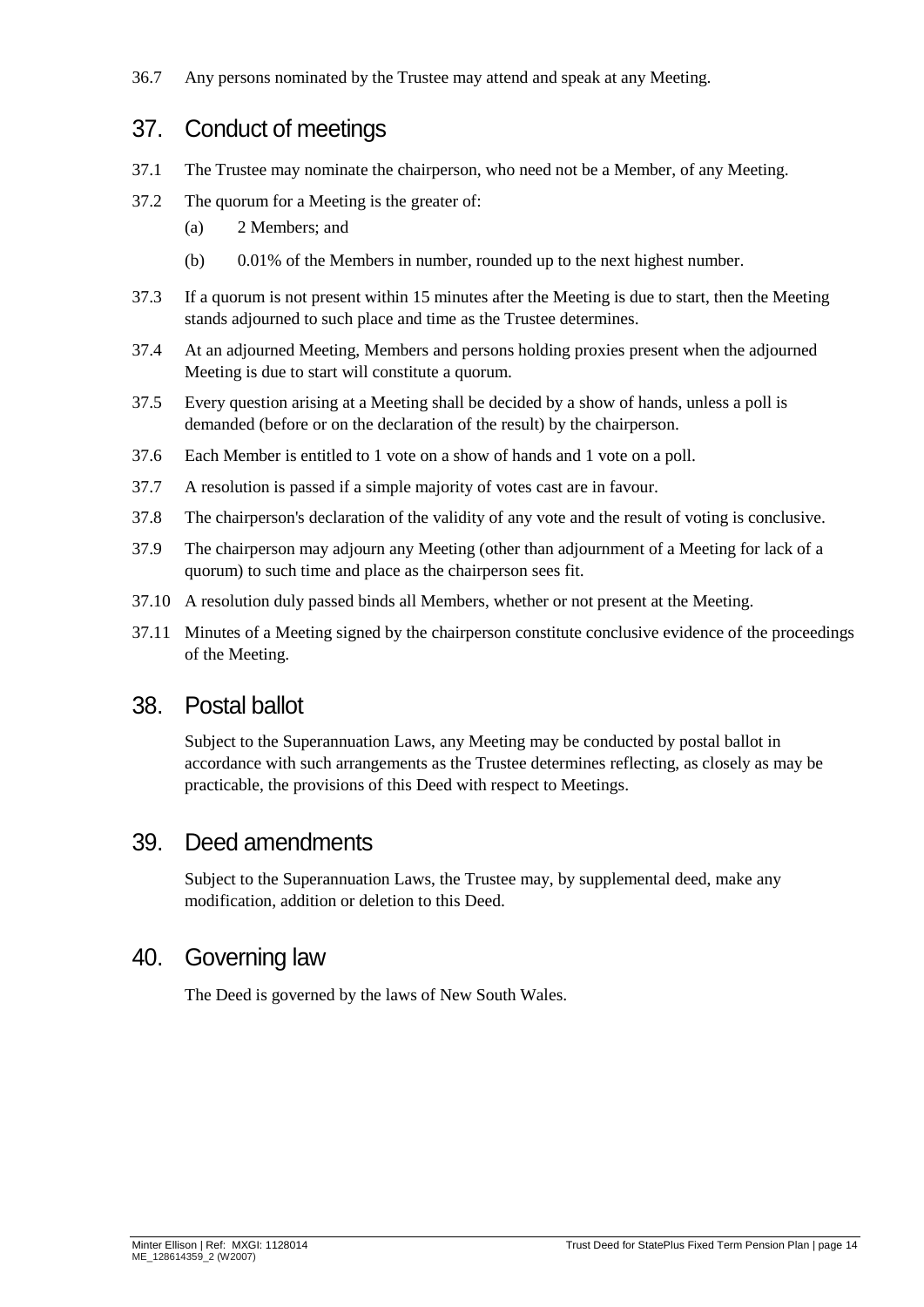### I General

- 1. The Trustee is entitled to a monthly fee (**Trustee Fee**) in respect of each Pension.
- 2. The amount of the Trustee's Fee payable each month in respect of each Pension (**Trustee's Fee Amount**):
	- (a) for an Unindexed Pension, is calculated on or before the Commencement Date of the Pension in accordance with Part II of this Appendix;
	- (b) for a CPI-Indexed Pension, is calculated in accordance with Part III of this Appendix on the basis that 'IF' (referred to in PartIII of this Appendix and representing the Trustee's Fee Amount in respect of the 'Initial Period' as defined in PartIII of this Appendix) is calculated on or before the Commencement Date of the Pension.
- 3. The fee is payable by the Member or other person who, for the time being, is the recipient of the Pension.
- 4. The Trustee's Fee in respect of a Pension ceases on the first to occur of the following:
	- (a) the last day of the Term of the Pension;
	- (b) the date on which the whole of the Pension is commuted to a lump sum; or
	- (c) if the Member to whom the Pension was being paid dies and the Trustee decides not to pay any of the Pension to the deceased Member's Dependant or legal personal representative, the date on which the Trustee so decides.

### II Trustee's Fee For an Unindexed Pension

Trustee's Fee Amount =

$$
\left[\begin{array}{c}\frac{Y/12}{A} - \frac{F/12}{B}\end{array}\right] \times 1
$$

where:

**I** = the net amount of the application money paid to the Trustee to enable the Pension to be provided

 $Y = As$  the Trustee considers appropriate, either:

- (a) the gross nominal annual yield convertible monthly (i.e. the gross effective monthly yield multiplied by twelve) expected to be received from Trust Assets referable to the Pension over the Term of the Pension, as quoted by the provider of any investment product in which the Trustee invests the Trust Assets or by any investment manager appointed to manage the Trust Assets (expressed as a percentage and rounded to the nearest three decimal places); or
- (b) an estimate of the gross nominal annual yield convertible monthly (i.e. the gross effective monthly yield multiplied by twelve) which the Trustee expects to receive from Trust Assets referable to the Pension over the Term of the Pension, as determined by the Trustee (in accordance with a method approved by the Fund Actuary) as at the Pension's Commencement Date (expressed as a percentage and rounded to the nearest three decimal places).
- $\mathbf{F} = (\mathbf{Y} \text{ minus } \mathbf{R})$
- $R = 4\%$  per annum